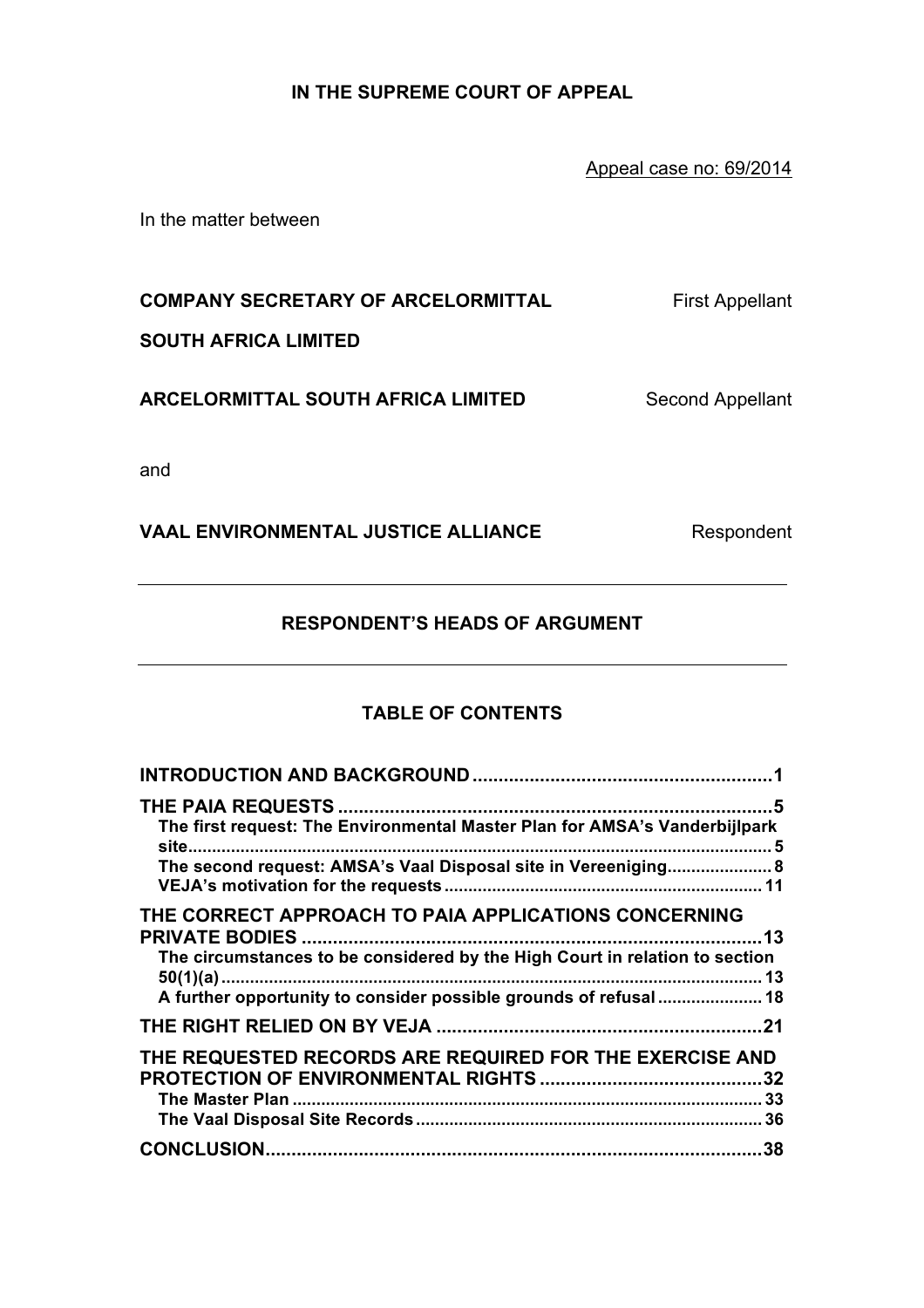#### **INTRODUCTION AND BACKGROUND**

- 1. This appeal concerns attempts by the Respondent, the Vaal Environmental Justice Alliance (**"VEJA"**) to obtain access to certain environmental information held by the Second Appellant (**"AMSA**"). VEJA seeks such access in terms of the Promotion of Access to Information Act, 2000 (**"PAIA"**).
- 2. VEJA is a voluntary association of non-governmental and community-based organisations that advocates for a healthy environment and sustainable development in "the Vaal Triangle". The Vaal Triangle is an area of heavy industry and mining in the south of Gauteng,<sup>1</sup> in which AMSA has two major steel-plants, namely its Vanderbijlpark and Vereeniging sites.<sup>2</sup>
- 3. AMSA, formerly the wholly state-owned Iscor, is a publicly listed company. AMSA produces over 90% of South Africa's steel products. $3$  The steel operations conducted by AMSA include the generation of large quantities of waste, which have the potential of causing serious pollution of ground and water resources and air pollution – such as heavy metals, hydrocarbons, dissolved salts, emissions of carbon dioxide and sulphur dioxide. $4$
- 4. The records sought by VEJA pertain to the impact of AMSA's operations on the environment at its Vanderbijlpark and Vereeniging sites.<sup>5</sup> It is common cause that AMSA's activities at these two sites have had a significant and serious environmental impact and have caused pollution at and around these sites.

 $\overline{\phantom{a}}$ 

 $<sup>1</sup>$  Founding Affidavit ("FA"), para 4: v. 1, p.7.</sup>

 $2$  FA, para 6.2: v. 1, p. 8.

 $3$  FA, para 6.1: v .1, p. 8.

 $4$  FA, paras 6.2 and 6.3: v. 1, pp. 8-9; Answering Affidavit ("AA"), para 43: v. 2, pp. 205-206.

<sup>&</sup>lt;sup>5</sup> The PAIA requests appear as Annexures SM10 and SM37: v.1, pp. 102-106 and pp. 166-171.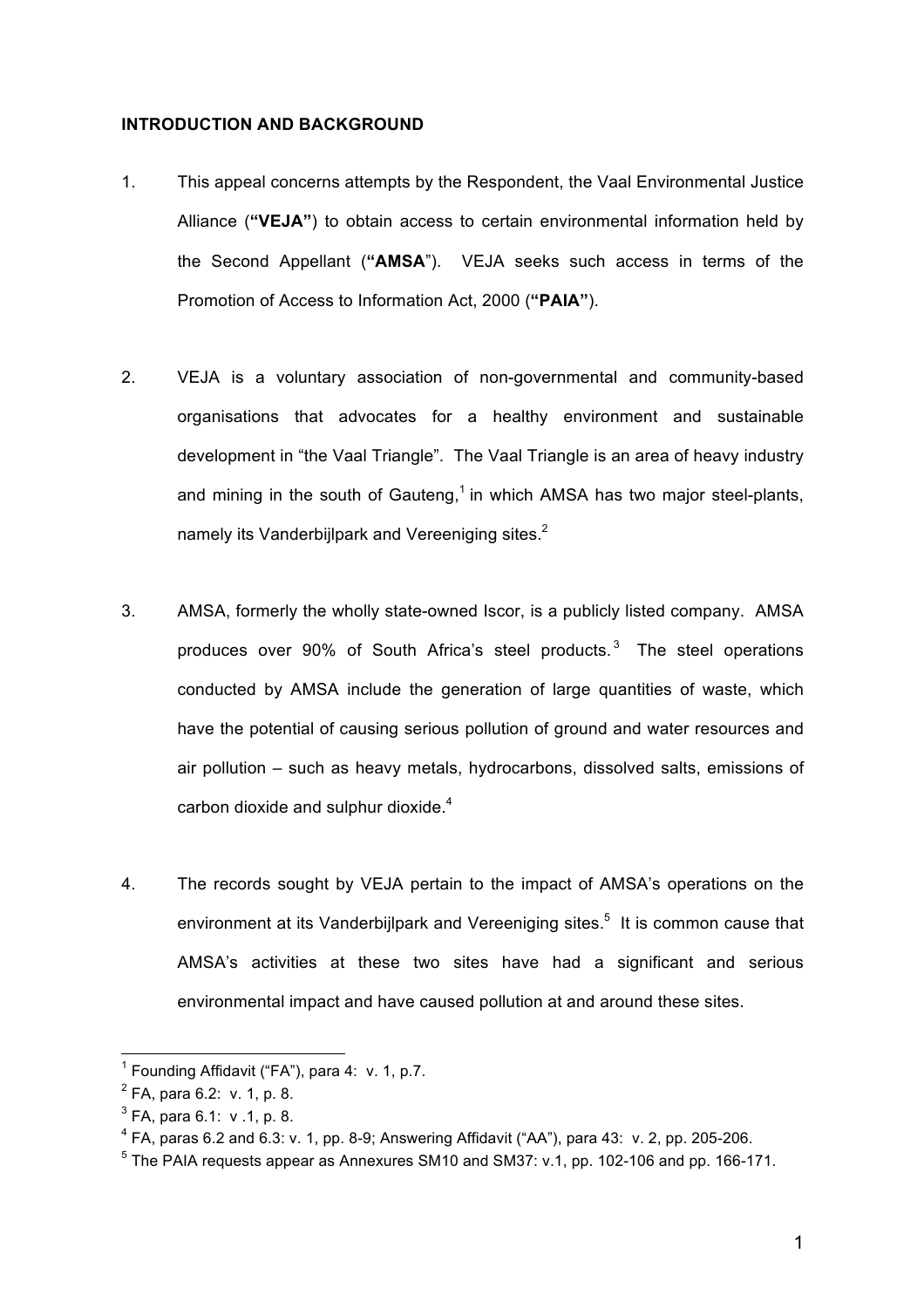- 4.1. In respect of its Vanderbijlpark site, AMSA
	- 4.1.1. admits that *"operations at the Vanderbijlpark Works have historically had a significant environmental impact";<sup>6</sup>*
	- 4.1.2. admits that *"the Vaal Triangle was the first air pollution 'priority area' to be declared by the then national Department of Environmental Affairs and Tourism"*, and that AMSA (formerly Iscor) has been identified as one of "*the main contributing sources*  of the particulate matter" causing the air pollution:<sup>7</sup>
	- 4.1.3. does not deny that the groundwater emanating from the plant evaporation ponds at the Vanderbijlpark site is "*a very serious*  environmental concern in Emfuleni [Municipality]<sup>";8</sup> and
	- 4.1.4. admits that *"pollution levels in the Vanderbijlpark area are of [public] concern".* 9
- 4.2. In respect of its Vereeniging site, AMSA admits that
	- 4.2.1. In May 2007, upon inspection by the Environmental Management Inspectorate (in the then Department of Environmental Affairs and Tourism, **"the DEAT"**) of AMSA's Vaal disposal site in Vereeniging, the authorities found:

 $^6$  AA, para 60.1: v. 2, p. 211.

 $7$  AA, paras 61.2 and 62: v. 2, p. 212, read with FA, paras 41.1 and 41.2: v. 1, pp. 27-28.

 $8^8$  AA, para 63: v. 2, p. 212, read with FA, para 41.3: v. 1, p. 28.

 $9$  AA, para 64: v. 2, p. 213, read with FA, para 42: v. 1, p. 29.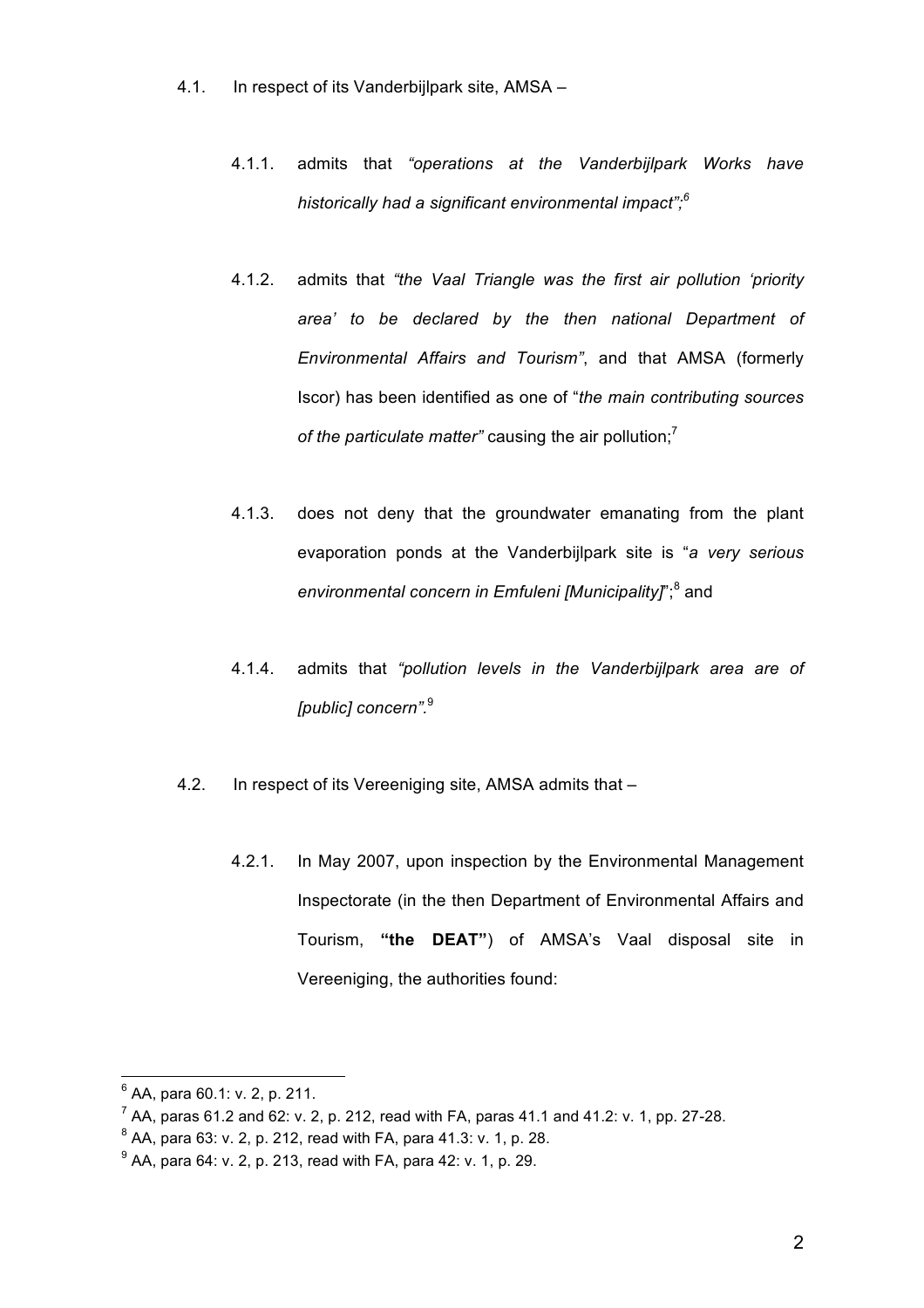*"Particulate emissions to air that cause, have caused or may cause significant and serious pollution of the environment"*

and

*"Significant and serious pollution of surface and groundwater with phenols, iron, oil, fluoride and other hazardous substances"*. 10

- 4.2.2. The authorities also made findings of environmental noncompliance by AMSA, which findings AMSA does not dispute, including *"continued dumping of hazardous waste on an unpermitted site [the Vaal disposal site], despite repeated instructions from the authorities to cease such activity"*. 11
- 5. In December 2011 and February 2012, VEJA submitted two requests to AMSA in terms of PAIA.<sup>12</sup>
- 6. AMSA refused both requests on the basis that VEJA had failed to show that the requested records were "*required for the exercise or protection of any rights*", and had thus not met the threshold requirement under section  $50(1)(a)$  of PAIA.<sup>13</sup> VEJA then launched a High Court application seeking access to the records in terms of section 78(2) of PAIA.
- 7. The High Court held that the requests had met the threshold requirement under section 50(1)(a) and set aside AMSA's decisions to refuse the requests. AMSA

 $\overline{\phantom{a}}$ 

<sup>&</sup>lt;sup>10</sup> AA, para 69: v. 2, p. 216, read with FA, para 49.1.2 and 49.1.3: v. 1, p. 33.

<sup>&</sup>lt;sup>11</sup> AA, para 69: v. 2, p. 216, read with FA, para 49.1.1 and 49.1.4: v. 1, p. 33. See further the findings of environmental non-compliance made against AMSA by the DEA's Environmental Management Inspectorate published in the National Environmental Compliance and Enforcement Reports of 2010/2011 and 2011/2012, cited in the Replying Affidavit ("RA"), paras 20-22: v. 2, pp. 239-240. AMSA did not seek to answer these allegations in a rejoinder affidavit.

 $12$  The PAIA requests appear as Annexures SM10 and SM37 to the FA: v.1, pp. 102-106 and pp. 166-171.

<sup>&</sup>lt;sup>13</sup> AMSA's refusals appear as Annexures SM17 and SM19: v 1, pp. 126-127, 129-131.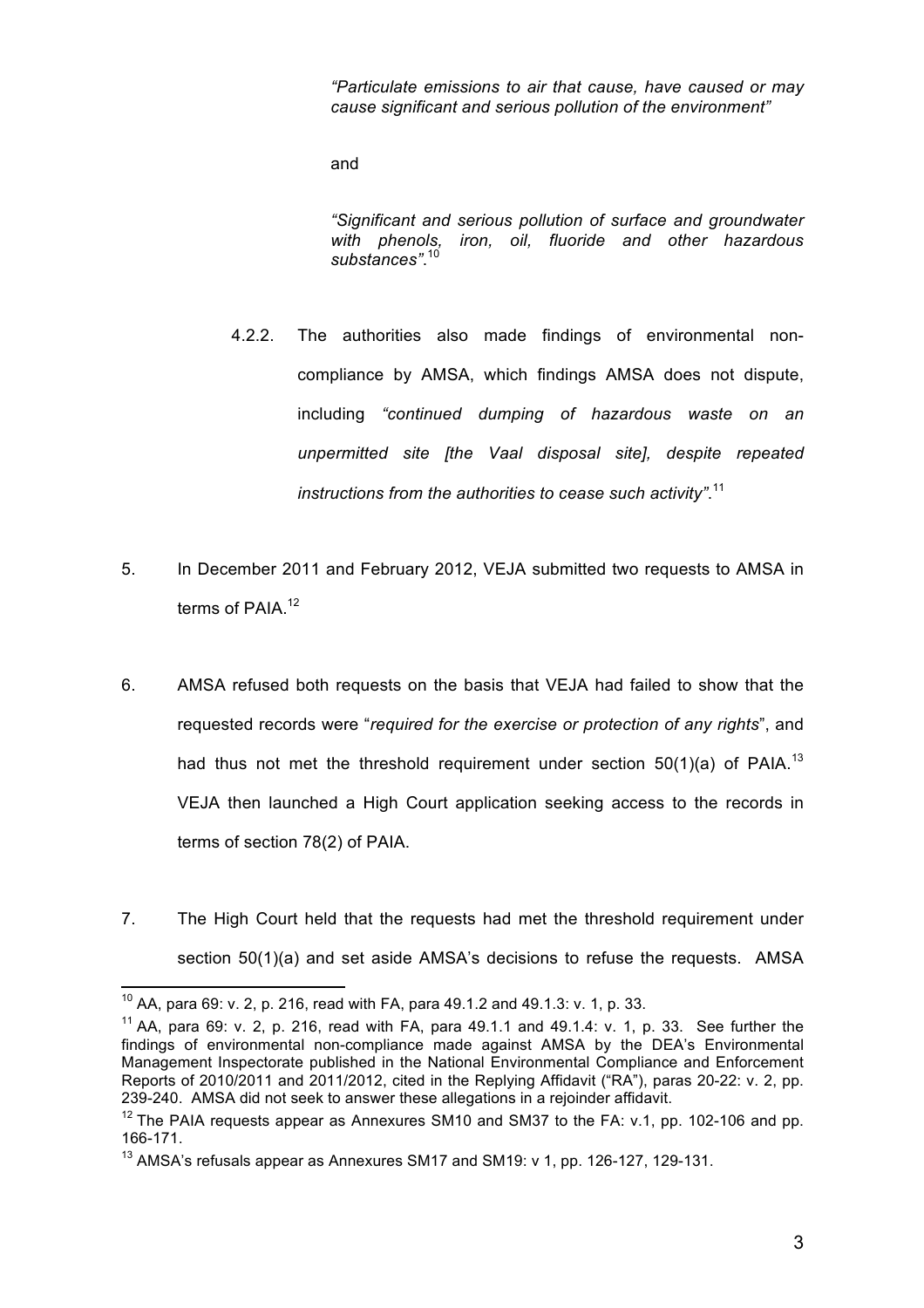was directed to supply VEJA with copies of all the records requested. AMSA now appeals against the whole of this judgment.

- 8. In these submissions, we first address the procedural issues raised by the Appellants pertaining to an application for access to information held by a private body. These are:
	- 8.1. Where a requester contests the private body's refusal to disclose information based on an assessment that the "threshold requirement" under section 50(1)(a) was not met, is a Court limited to the requester's contemporaneous explanation contained in the request itself?
	- 8.2. Where a Court holds that a refusal is unlawful and that the requester has met the requirements of section 50(1)(a), is the private body then entitled to a further opportunity to consider the PAIA request afresh to consider whether any of the grounds of refusal contemplated in sections 62 to 69 of PAIA might apply?
- 9. We submit that both questions must be answered in the negative. AMSA's contentions on these issues are inconsistent with the text of PAIA, the purposes of PAIA and the approach laid down by this Court and the Constitutional Court in relation to applications in terms of PAIA.
- 10. Thereafter, we address the issue of whether VEJA requires the requested records in the exercise or protection of the right upon which it relies. This entails determining: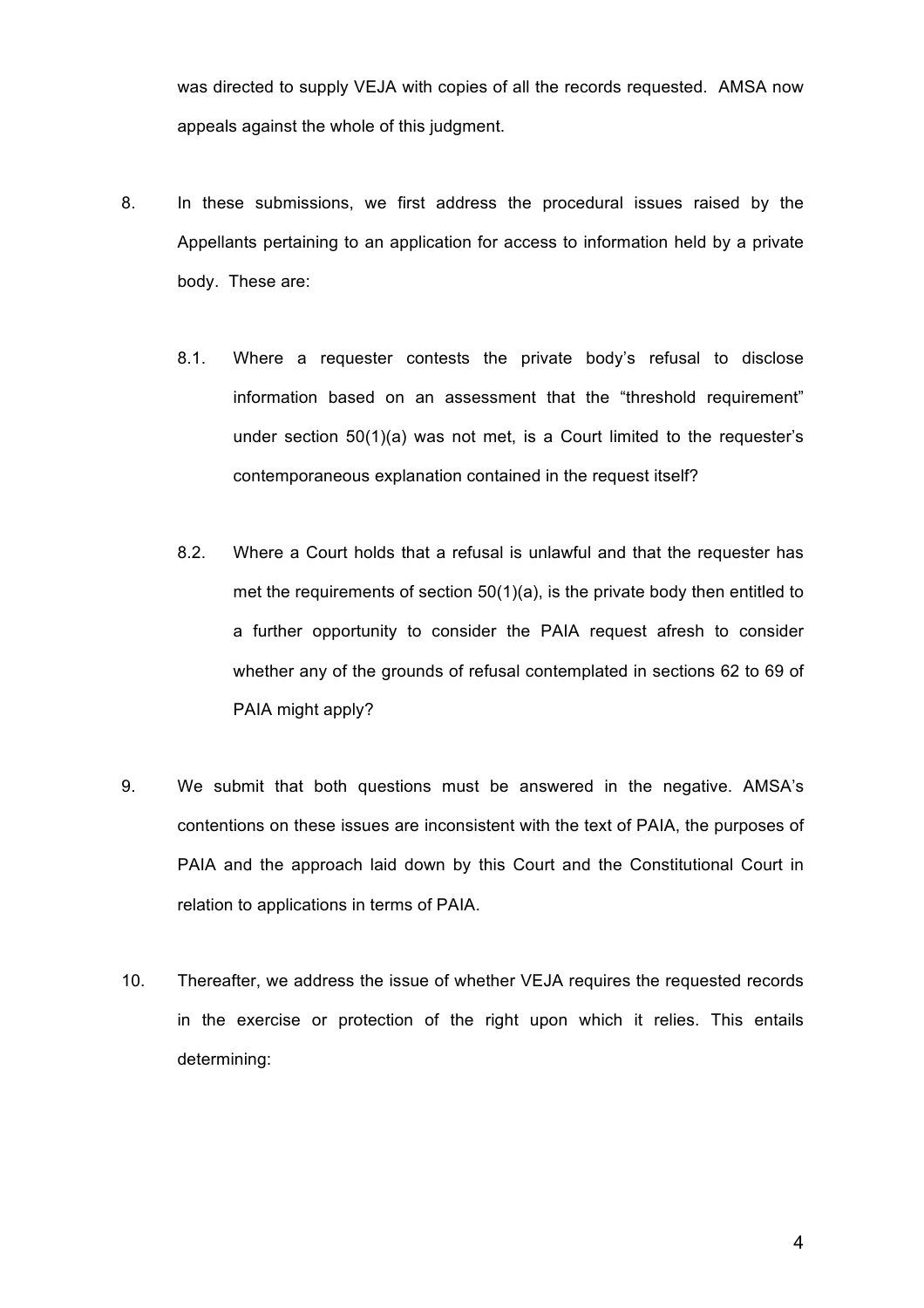- 10.1. The meaning and scope of the right upon which VEJA relies namely the right under section 24 of the Constitution and the legislation enacted to give effect to that right ("the environmental right"); and
- 10.2. Whether the specific records that VEJA requested are indeed required in order to exercise or protect the environmental right.
- 11. We submit that on these issues too, AMSA's submissions are untenable. They involve a misunderstanding of the effect of section 24 of the Constitution and the relevant environmental legislation. Moreover, they are not sustainable on a proper consideration of the facts.
- 12. Before addressing these issues, we set out the factual background pertaining to the PAIA requests and the records at issue.

## **THE PAIA REQUESTS**

## **The first request: The Environmental Master Plan for AMSA's Vanderbijlpark site**

13. In the first PAIA request, submitted on 15 December 2011, VEJA sought access to the Environmental Master Plan developed by AMSA for its Vanderbijlpark site.<sup>14</sup> VEJA requested a copy of the Master Plan, all updated or amended versions of the Master Plan and all progress reports relating to the implementation of the Master Plan.

 $\overline{\phantom{a}}$ <sup>14</sup> This request appears as Annexure SM10, v. 1, pp. 102-106. See also FA, paras 18-19: v.1, p. 17.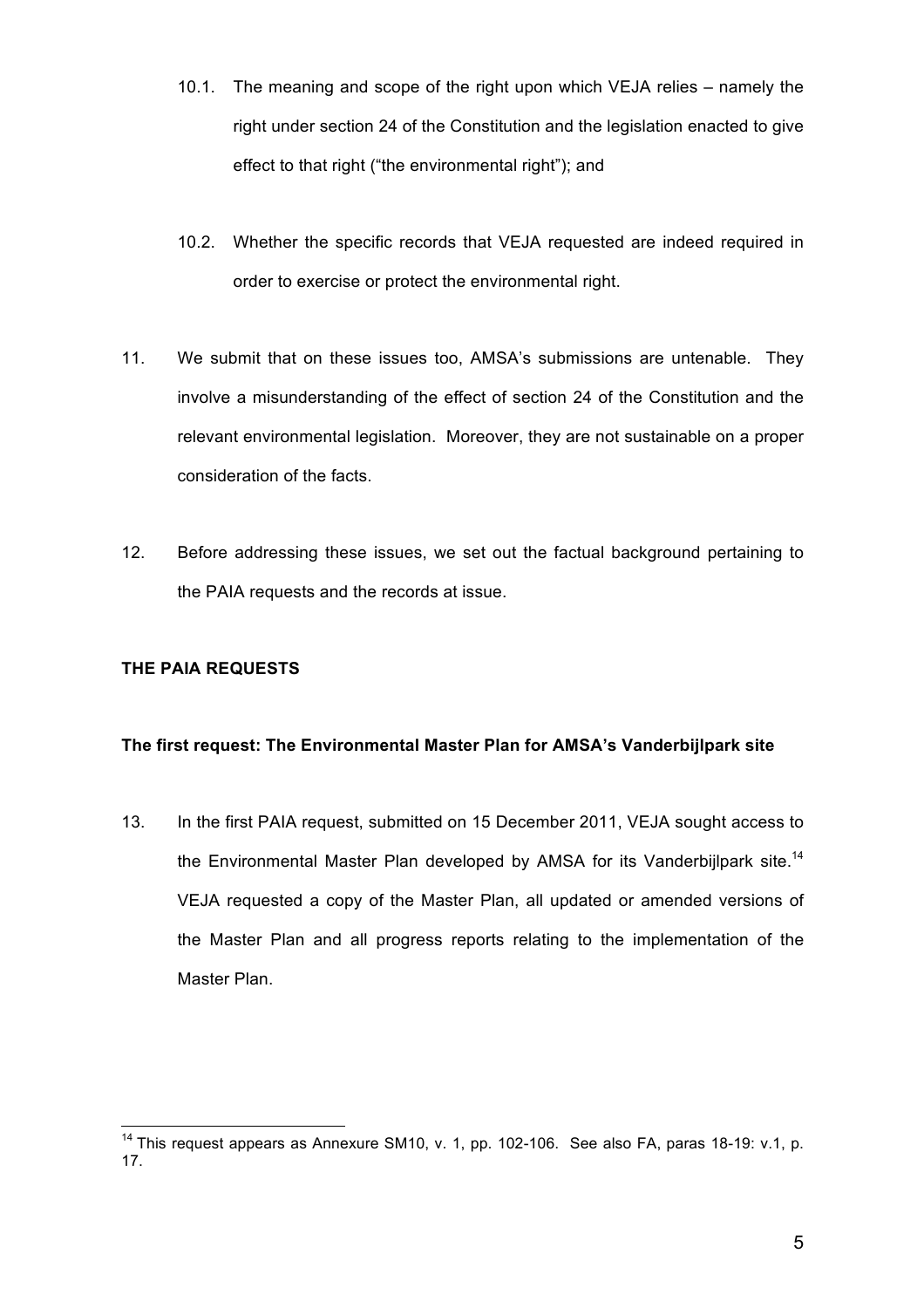- 14. The Master Plan is a consolidation of numerous specialist studies undertaken by external consultants between 2000 and 2002, examining the pollution levels and environmental impacts of AMSA's activities at Vanderbiilpark.<sup>15</sup>
- 15. In July 2003, an Executive Report on the Master Plan was prepared and circulated by AMSA amongst a group of community members, including representatives of VEJA. These community members were engaging with AMSA in a Licensing Forum process to negotiate AMSA's application for its current water-use licence.<sup>16</sup> The Executive Report indicates that:<sup>17</sup>
	- 15.1. A core team of eight specialists was appointed to develop the Master Plan for the Vanderbijlpark Steelworks site to address the environmental status quo; identify and quantify all environmental impacts; develop options for the improvement of the risk profile; and collate an integrated plan of action to address the identified impacts and the initiation of authorisation processes.<sup>18</sup>
	- 15.2. A consultation committee was established comprising of representatives from a range of regulators, including the then Department of Water Affairs and Forestry (**"DWAF"**), the DEAT, and the then Gauteng Department of Agriculture and Rural Development, (**"GDARD"**).19

 $\overline{\phantom{a}}$ <sup>15</sup> FA, para 13: v. 1, p. 12; AA, para 32.2: v. 2, p. 193.

 $16$  FA, para 14: v. 1, p. 12; AA, para 52: v. 2, p. 208; RA, para 37.1: v. 2, p. 245.

<sup>&</sup>lt;sup>17</sup> The Executive Report appears as Annexure SM6, v. 1, pp. 58-93.

 $18$  FA, para 15.1: v. 1, pp. 12 – 13. See also the Executive Report (Annexure SM6), paras 2.2 and 2.3: v. 1, p. 62.

 $19$  FA, para 15.4: v. 1, pp. 13-14; the Executive Report (Annexure SM6), para 2.8: v.1, p.65.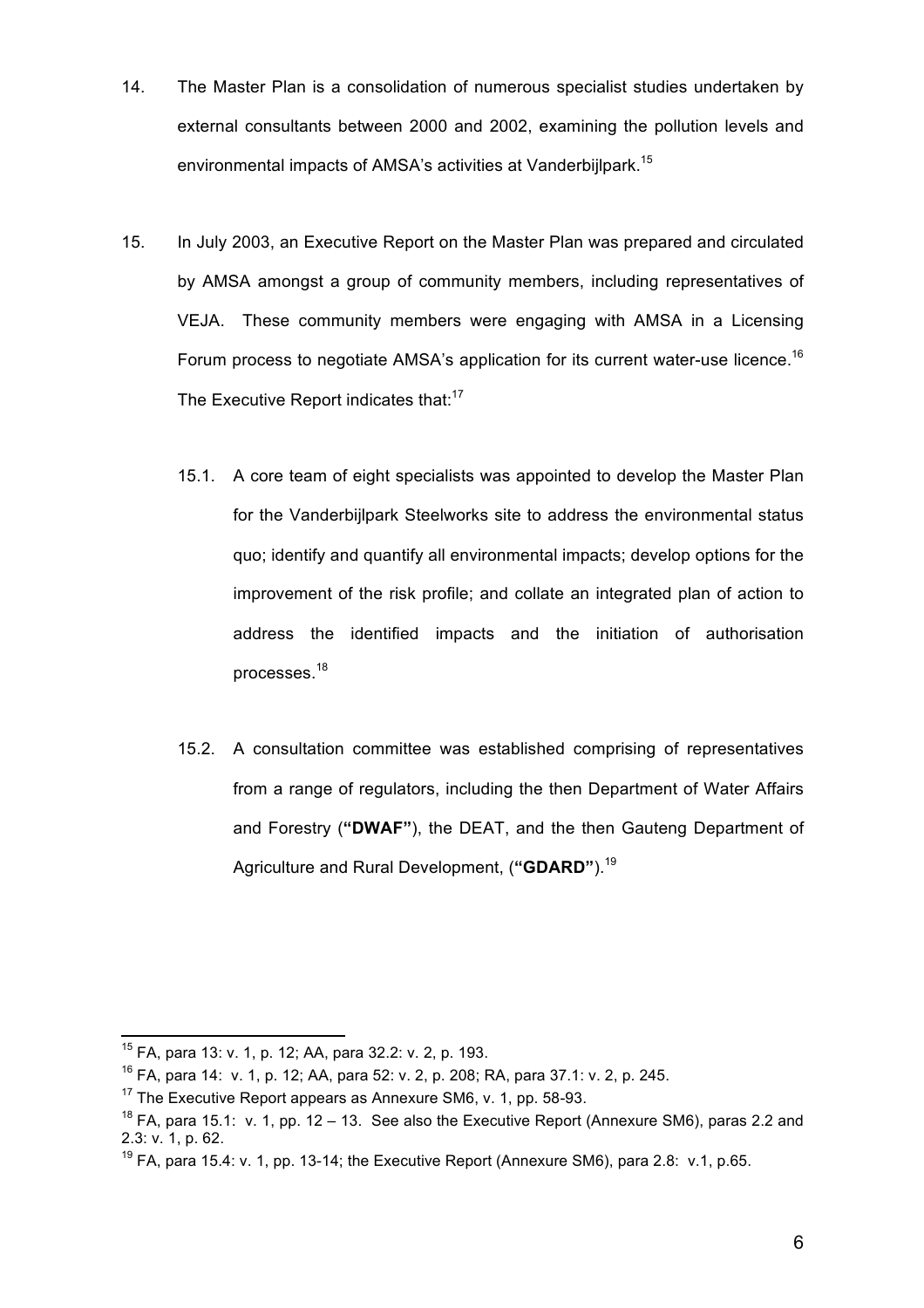- 15.3. Baseline studies were conducted to measure pollution levels at and around the Vanderbijlpark plant. These identified various unacceptable pollution risks to the environment.<sup>20</sup>
- 15.4. A 20 year implementation programme to remedy the pollution and address the environmental impacts of AMSA's Vanderbijlpark site was developed under the Master Plan, at an initial cost estimate of R1,3 billion. $^{21}$
- 16. In accordance with the environmental governance model adopted under South African law, various fora and committees have been established in which AMSA, the relevant regulators and civil society organisations participate.<sup>22</sup> These multistakeholder committees have been established for the negotiation of AMSA's environmental authorisation and licensing processes, and have been specifically tasked with monitoring compliance by AMSA with its licences and undertakings given to regulators. 23
- 17. VEJA is a member of two such committees which are engaged in monitoring AMSA's activities in the Vanderbijlpark area:
	- 17.1. The Rietspruit Forum, which meets quarterly to evaluate AMSA's compliance with the conditions of its water use licence and other waterrelated issues in the Vanderbijlpark area, and

 $^{20}$  FA, paras 15.5 and 15.6: v. 1, pp. 14-15; the Executive Report (Annexure SM6), paras 4 and 5: v. 1. pp 68-76.

 $21$  FA, paras 13 and 15.7: v. 1, pp. 12-17. See also para 6.5 of the Executive Report (Annexure SM6), v. 1, p. 81. A subsequent media report estimated the cost of the Master Plan projects as closer to R5 billion. See Annexure SM5: v. 1, pp. 56-57.

 $^{22}$  FA, paras 17 and 46: v. 1, p.18 and 31; AA, paras 65.1.1 - 65.1.2 and 67: v. 2, pp. 214-216; RA, para 56.1: v. 2, p. 255.

<sup>&</sup>lt;sup>23</sup> FA, para 17: v. 1, p. 18; AA, paras 55 and 65.1.1: v.2, pp. 210 and 214; RA, para 57.2-57.5: v. 2, pp. 257-258.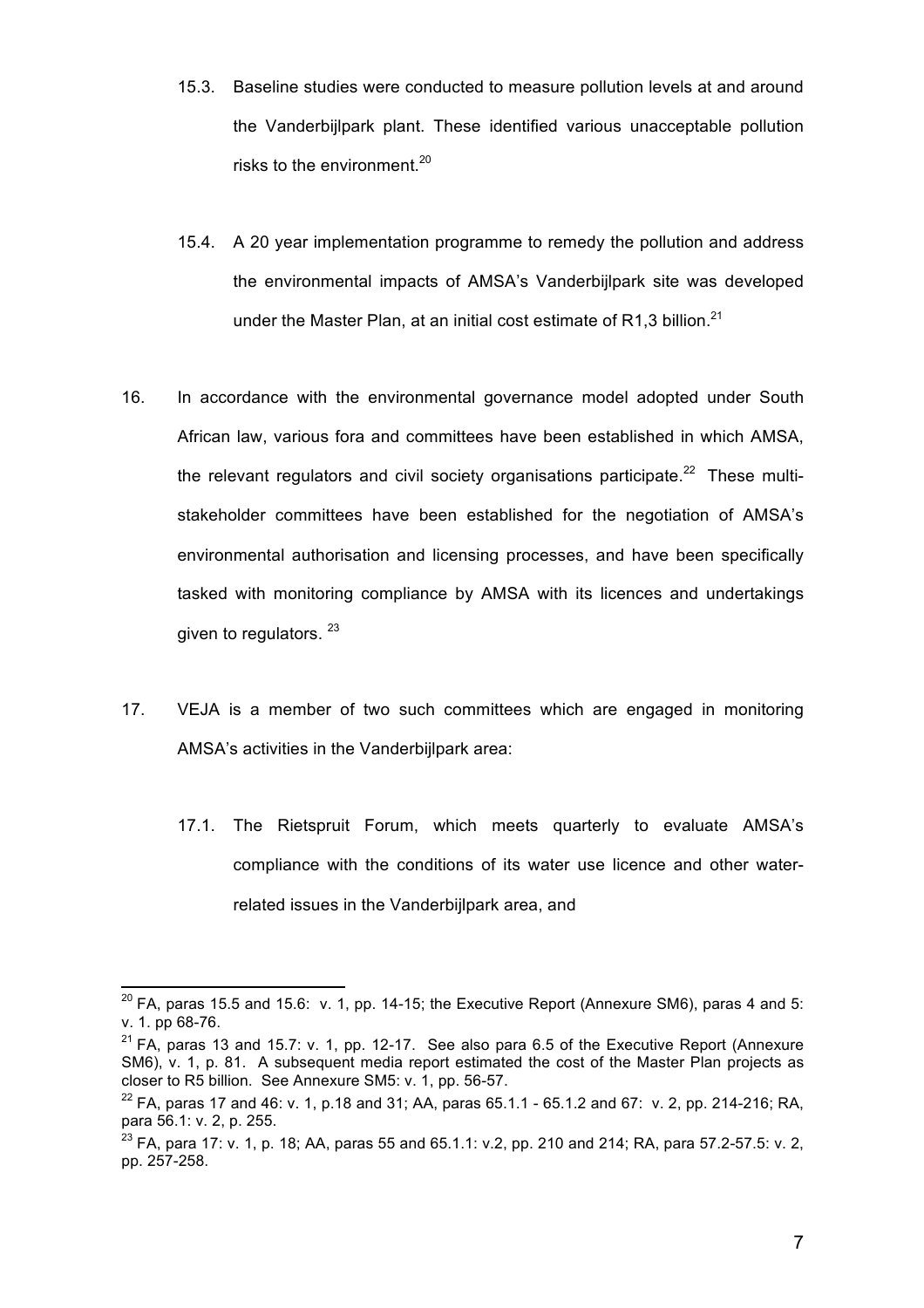- 17.2. The Vanderbijlpark Waste Disposal Site Monitoring Committee, which monitors and evaluates the air quality, waste and water impacts of AMSA's operations in Vanderbijlpark.<sup>24</sup>
- 18. While AMSA and regulators, such as the DWAF, have referred to the Master Plan at the meetings of these committees, $25$  only the Executive Summary has been disclosed to a small group of community members (including representatives of VEJA). $^{26}$  This is despite the fact that AMSA has relied upon the Master Plan to obtain authorisations and licences, including its current water use licence, $27$  as well as two waste management licences at Vanderbijlpark, which were then granted on the basis of the Master Plan or parts thereof.  $28$  Those licences or authorisations remain current.<sup>29</sup>
- 19. The Master Plan is also referred to in various of AMSA's annual reports, including its 2010 annual report, in which AMSA indicated that it did not intend to release the old Master Plan.<sup>30</sup>

## **The second request: AMSA's Vaal Disposal site in Vereeniging**

20. In the second PAIA request, submitted on 13 February 2012, VEJA sought records relating to the closure and rehabilitation of AMSA's Vaal Disposal site in Vereeniging. The request was premised on the National Environmental Compliance and Enforcement Report, 2010-2011 published by the Department of

<sup>&</sup>lt;sup>24</sup> FA, paras 17 and 46: v. 1, p.18 and 31; AA, paras 65.1.1 - 65.1.2 and 67: v. 2, pp. 214-216; RA, paras 56 and 57: v. 2, pp. 255-258.

 $25$  FA, para 17: v. 1, p. 18; AA, para 55: v. 2, p. 210.

<sup>&</sup>lt;sup>26</sup> FA, para 14, p. 12; AA, para 52: v. 2, p. 208.<br><sup>27</sup> FA, para 17: v. 1, p. 18; AA, para 55: v. 2, p. 210.

<sup>28</sup> RA, para 37: v. 2, p. 245.

 $^{29}$  RA, para 37.4 – 37.5: v. 2, p. 246.

 $30$  FA, para 16: v. 1, pp. 17-18. The extracts from the Annual Reports are attached as annexures SM7 to SM9: v.1, pp. 94-99.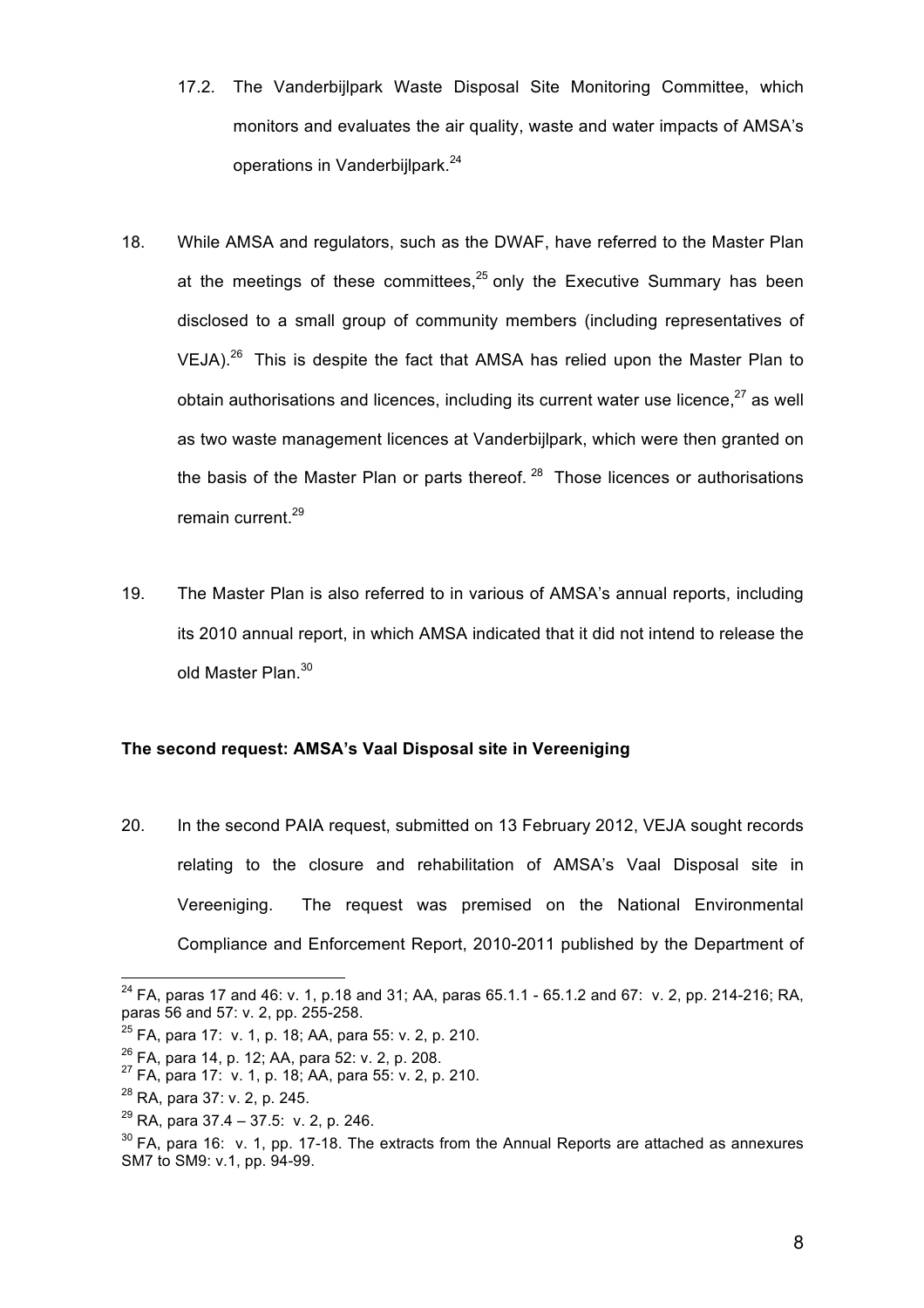Environmental Affairs ("**DEA**"), <sup>31</sup> which described the compliance and enforcement action taken by the authorities against AMSA for dumping hazardous substances at this site (**"the Compliance Report"**).32

- 21. VEJA requested various records related to the Compliance Report, including compliance inspection reports compiled by the DEA and/or the GDARD, representations made by AMSA in response to such reports, closure and rehabilitation plans for the site and progress reports submitted by AMSA. $^{33}$
- 22. The Compliance Report indicated that the authorities had conducted an initial inspection of AMSA's Vaal disposal site in May 2007. It was found that, despite being instructed to cease such activity, AMSA had continued to dump hazardous waste on the unpermitted site. The waste was of a kind that causes significant and serious pollution of the air, surface and ground water.
- 23. The Compliance Report noted further that the DEA and GDARD Inspectors had issued pre-notices and compliance notices to AMSA in respect of the site. These included notices instructing AMSA to cease dumping hazardous waste on the site and to submit a revised rehabilitation plan for the site, and to implement a major dust emission control project within 18 months, and to submit proposals for interim measures to control fugitive dust emissions.
- 24. A follow-up inspection of the Vaal Disposal Site was conducted by the GDARD on 27 July 2010. This revealed that AMSA had ceased dumping activities on the site, and had removed 99% of the magnetite from the site. AMSA had submitted a

 $\overline{a}$ <sup>31</sup> In 2009, the Department of Environmental Affairs and Tourism was divided into the Department of Environmental Affairs and the Department of Tourism.

 $32$  A copy of the relevant part of the Compliance Report is attached as annexure "SM36" to the FA. v. 1, p. 164. See also FA, para 49: v.1, p.33 and AA, para 69: v. 2, p. 216.

 $33$  FA, para 50: v. 1, pp. 35 -36; see also Annexure SM37, v. 1, pp. 165-171.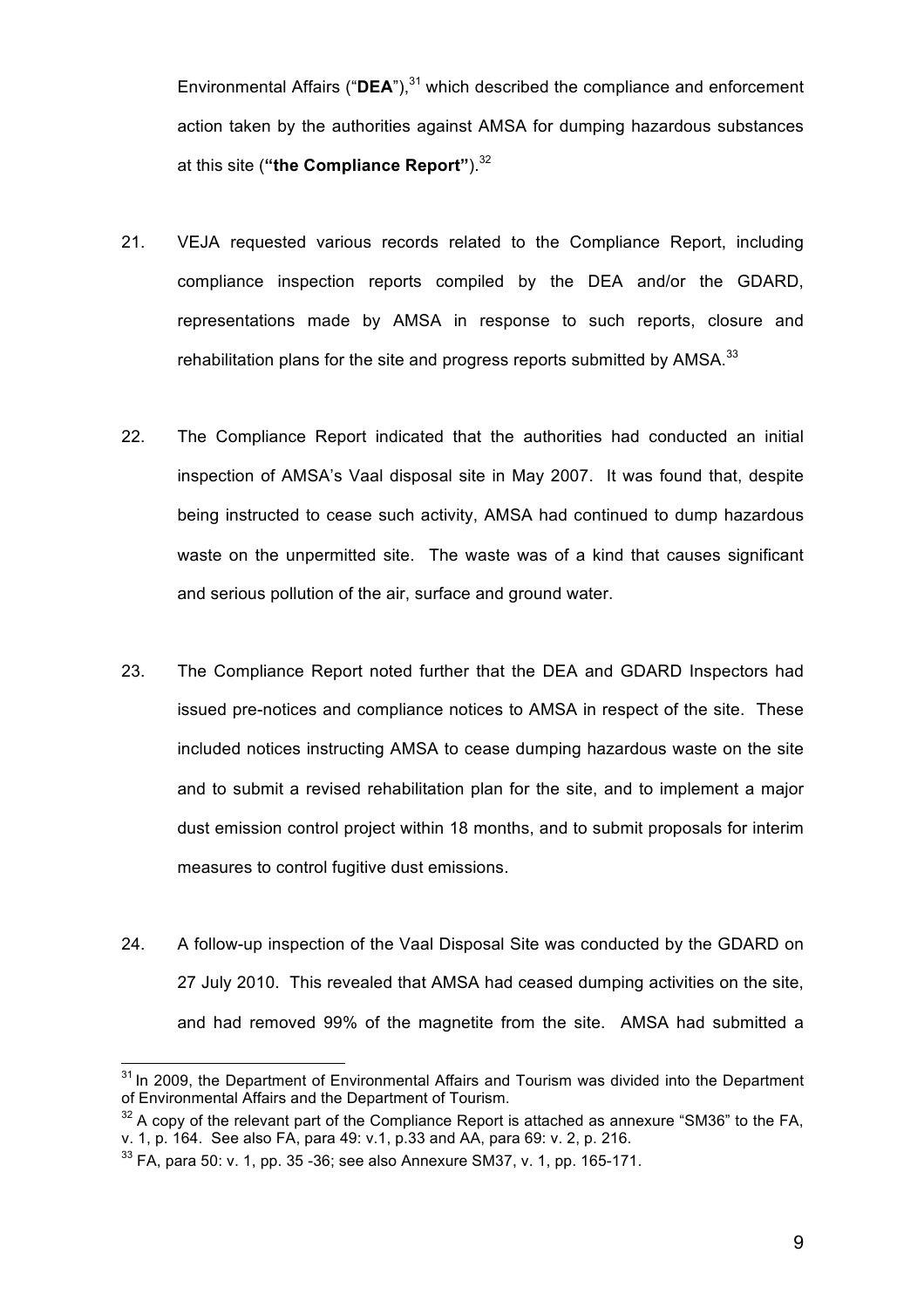rehabilitation plan to the GDARD in January 2008, which was resubmitted in March 2010.

- 25. While the Compliance Report records that, by the time of the follow-up inspection in July 2010, most of the magnetite had been removed from the site, it remains unknown which other serious pollutants and "other hazardous substances" were identified at the dump site in the initial inspection. Various other issues also remain unknown, including: the quantity and concentration of these pollutants and hazardous substances; whether these pollutants and hazardous substances have been removed from the dump site, and if so, where to and how; and the immediate, medium and long-term effects of these pollutants and hazardous substances on the surface and ground-water and air quality at the site and the surrounding vicinity.<sup>34</sup>
- 26. It also remains unknown whether any waste management applications have been submitted by AMSA, and the basis of such applications; and whether any waste management licences relating to the closure and rehabilitation of the Vaal dump site have been granted to the second respondent, and if so, the conditions of such licences.<sup>35</sup>
- 27. It is common cause that while dumping at the site has ceased, the site has not yet been rehabilitated by AMSA because, despite repeated instructions from the DEA to AMSA to apply for a waste management licence to close and rehabilitate the

<sup>&</sup>lt;sup>34</sup> FA, para 56: v. 1, pp. 38-39; AA, para 72: v. 2, p. 218.

 $35$  Id.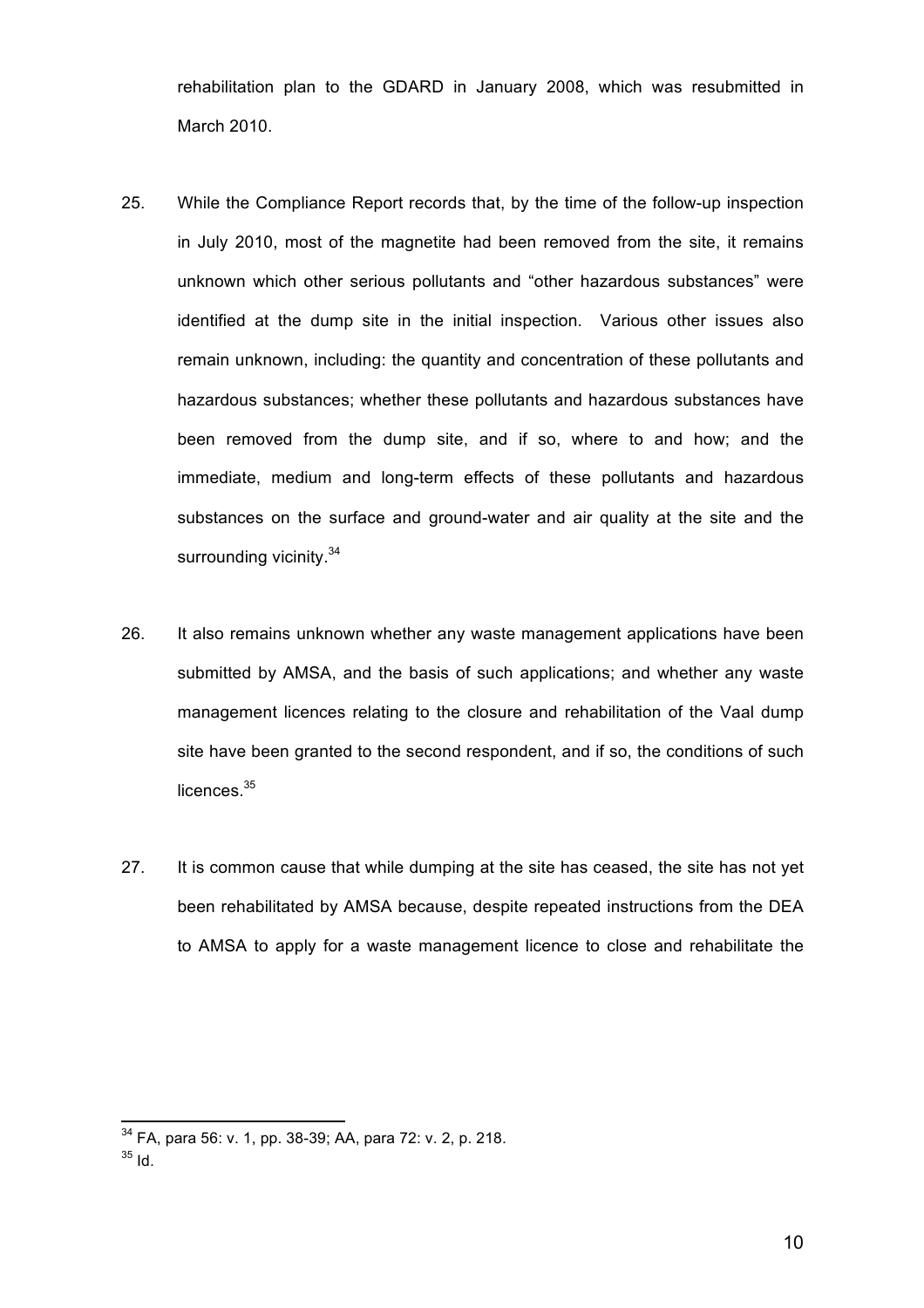site, AMSA has continued to dispute the requirement for such a licence.<sup>36</sup> This dispute has been on-going since May 2010.<sup>37</sup>

## **VEJA's motivation for the requests**

- 28. VEJA motivated both requests in the prescribed PAIA forms on the grounds that:
	- 28.1. *"The requested documents are necessary for the protection of the section 24 constitutional rights and are requested in the public interest";*
	- 28.2. *"VEJA requires the requested documents to ensure that ArcelorMittal South Africa Limited carries out its obligations under the relevant governing legislation including the National Environment Management Act, 107 of 1998, the National Environment Management Waste Act 59 of 2008, and the National Water Act 36 of 1998"; and*
	- 28.3. *"VEJA seeks to ensure that the operations are conducted in accordance with the law, that pollution is prevented and that remediation of pollution is properly planned for, and correctly and timeously implemented".* 38
- 29. In a letter dated 27 February 2012, and at the express written request of AMSA's attornevs.<sup>39</sup> VEJA's attornevs of record, the Centre for Environmental Rights (**"CER"**), further explained how the Master Plan records would assist VEJA in fulfilling the purpose stated in its PAIA application. The CER also addressed

 $\overline{a}$ 

11

 $36$  RA, paras 24-26: v. 2, pp. 241- 242.

 $37$  AA, paras 24-26; v. 2, pp. 189-190; RA, paras 24-25; v 2, pp. 241-242. See also para 3.4 of Annexure SM53 (letter from the DEA to CER): v. 2, p. 294.

<sup>&</sup>lt;sup>38</sup> See Annexure SM10 at p. 106 and Annexure SM37 at p. 170.

<sup>39</sup> Annexure SM12: v. 1, pp. 108-109.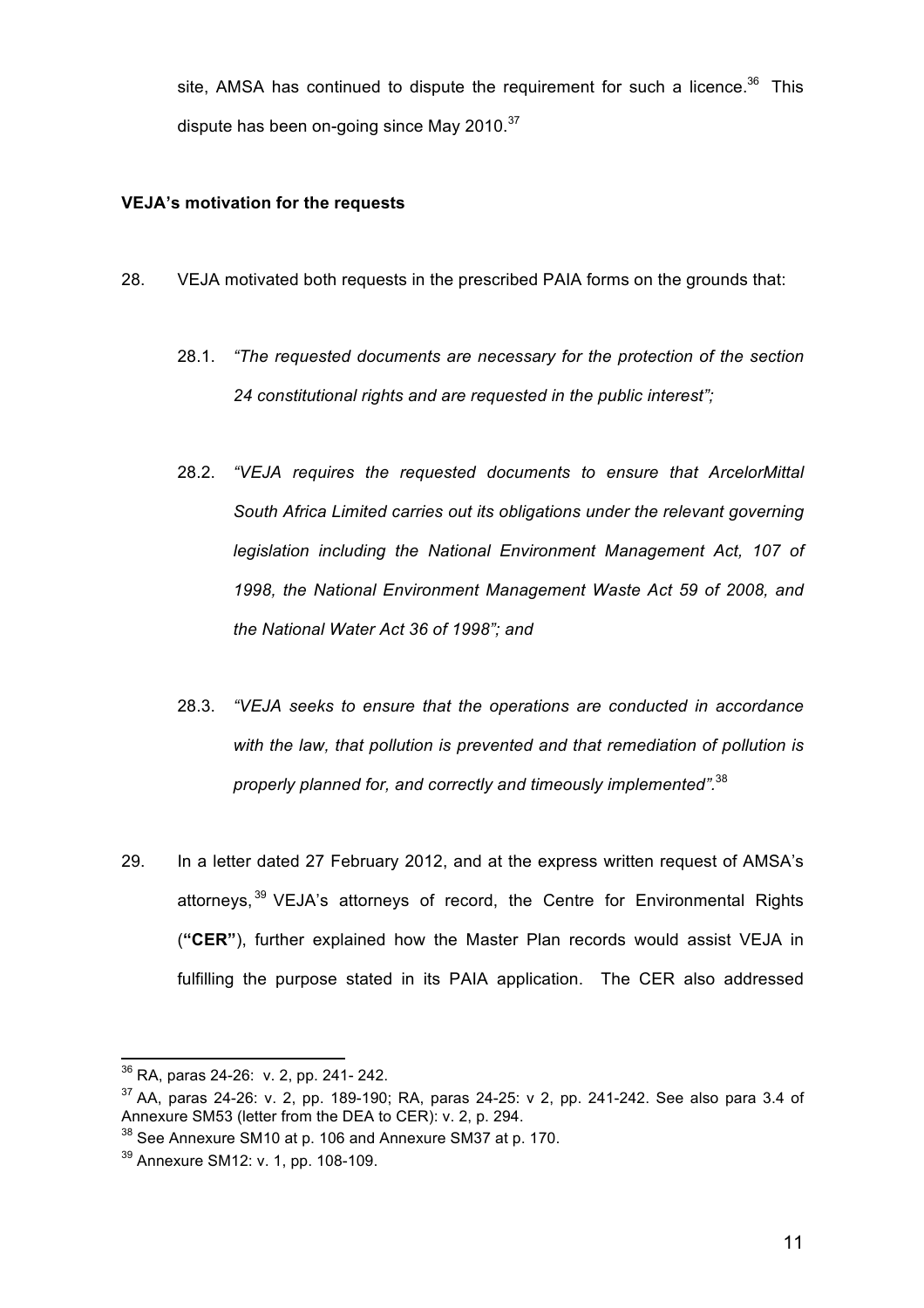AMSA's contention that VEJA was "usurping" the role of the relevant regulating authorities in ensuring statutory compliance.<sup>40</sup> The CER explained that  $-$ 

- 29.1. The mission and objectives of VEJA included engagement of role players in government, industry and commerce to promote a healthy, safe and sustainable environment;
- 29.2. VEJA works with the regulators to ensure compliance with environmental laws;
- 29.3. VEJA is made up of interested and affected parties who live in the area and, as a result, its members are often the first to be aware of instances of non-compliance and worst affected by it;
- 29.4. The Compliance Monitoring and Enforcement Units of the relevant regulators are woefully understaffed, with this situation being particularly acute in the Department of Water Affairs. Government lacks the capacity to monitor compliance at all facilities in the country and it is thus crucial for the public to play an active role; and
- 29.5. Members of the public are invited by the regulators to report contraventions of environmental legislation or permits and environmental crimes and incidents, including by hotlines established specifically for this purpose.<sup>41</sup>
- 30. Against this background, we turn to address the legal issues enumerated above.

 $\overline{a}$ 

12

<sup>&</sup>lt;sup>40</sup> Annexure SM13: v. 1, pp. 111-113.

<sup>41</sup> Paragraphs 8 and 9 of Annexure SM13, v. 1, pp. 112-113.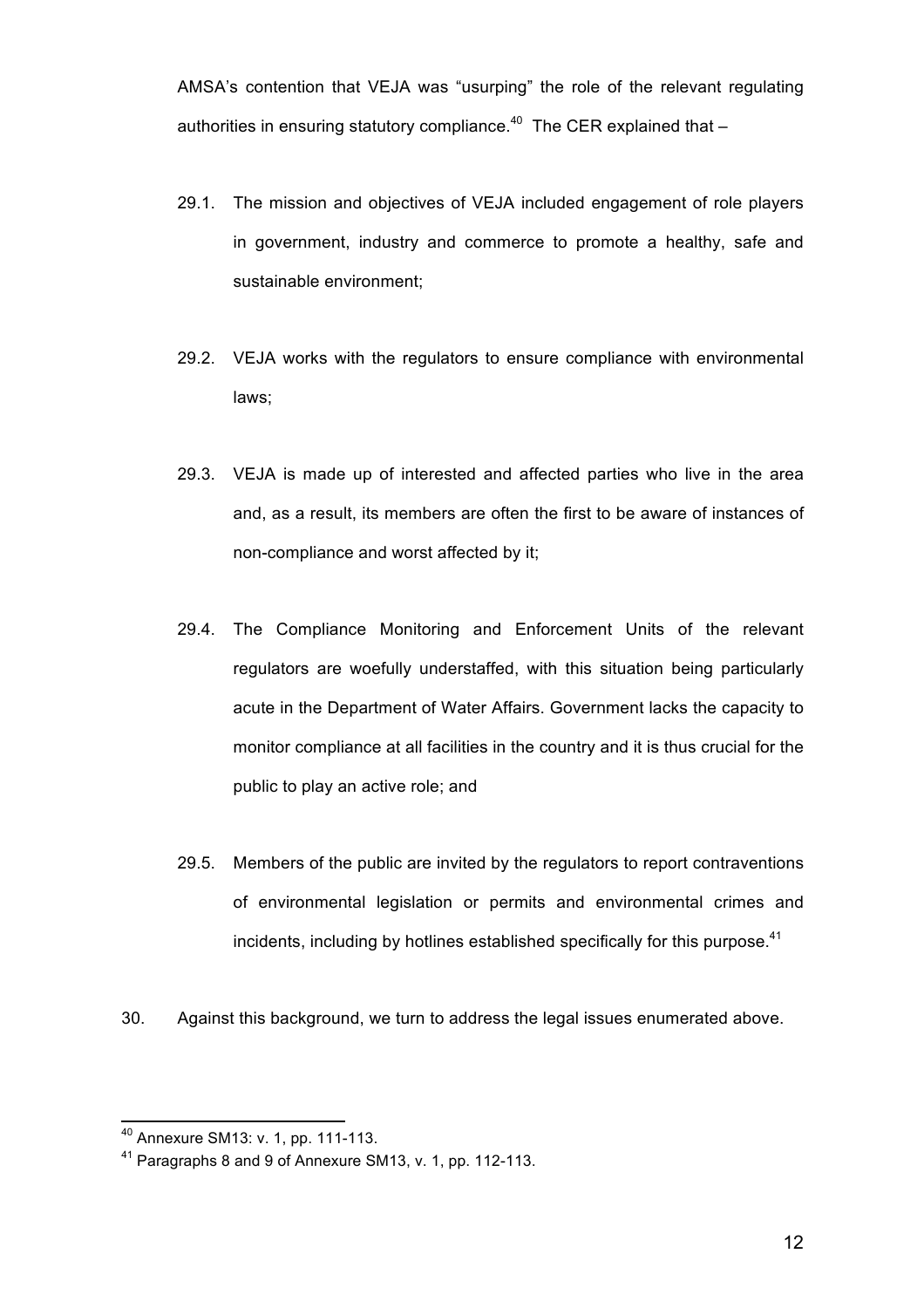# **THE CORRECT APPROACH TO PAIA APPLICATIONS CONCERNING PRIVATE BODIES**

## **The circumstances to be considered by the High Court in relation to section 50(1)(a)**

- 31. Section 50(1)(a) of PAIA involves an assessment of whether the requested record held by a private body is *"required for the exercise or protection of a right".*
- 32. AMSA contends that, when a Court deals with a section 78 application in relation to a refusal by a private body to furnish information, the Court is limited in what it may consider to determine whether the requirement under section  $50(1)(a)$  is satisfied. It contends that the Court must make this assessment solely on the basis of the explanation provided by a requester on the PAIA request form (Form  $C$ <sup>42</sup> and any contemporaneous correspondence that may have informed the private body's decision. 43
- 33. This argument is inconsistent with the now well-established approach laid down by the Courts in relation to section 78 applications. It has been made clear by this Court and the Constitutional Court that such applications entail a *de novo* hearing on the merits of the request and that the Court and parties are not limited to the contents of the initial request or refusal.<sup>44</sup>
- 34. To sustain its argument, AMSA is thus forced to contend that this approach applies only to section 78 applications where a public body has refused the request on substantive grounds. It contends that a different approach must apply to private

 $\overline{\phantom{a}}$  $42$  PAIA Regulations, 2002 (Annex B, Form C), published under GN R187 in GG 23119 of 15 February 2002 (and as amended). See also section 53(2)(d) of PAIA.

<sup>43</sup> Appellants' Heads of Argument ("HOA"), paras 17-18; and 24-25.

<sup>&</sup>lt;sup>44</sup> President of the Republic of South Africa and Others v M&G Media Limited 2012 (2) SA 50 (CC) at para 14; Transnet Ltd v SA Metal Machinery Co (Pty) Ltd 2006 (6) SA 285 (SCA) at para 24.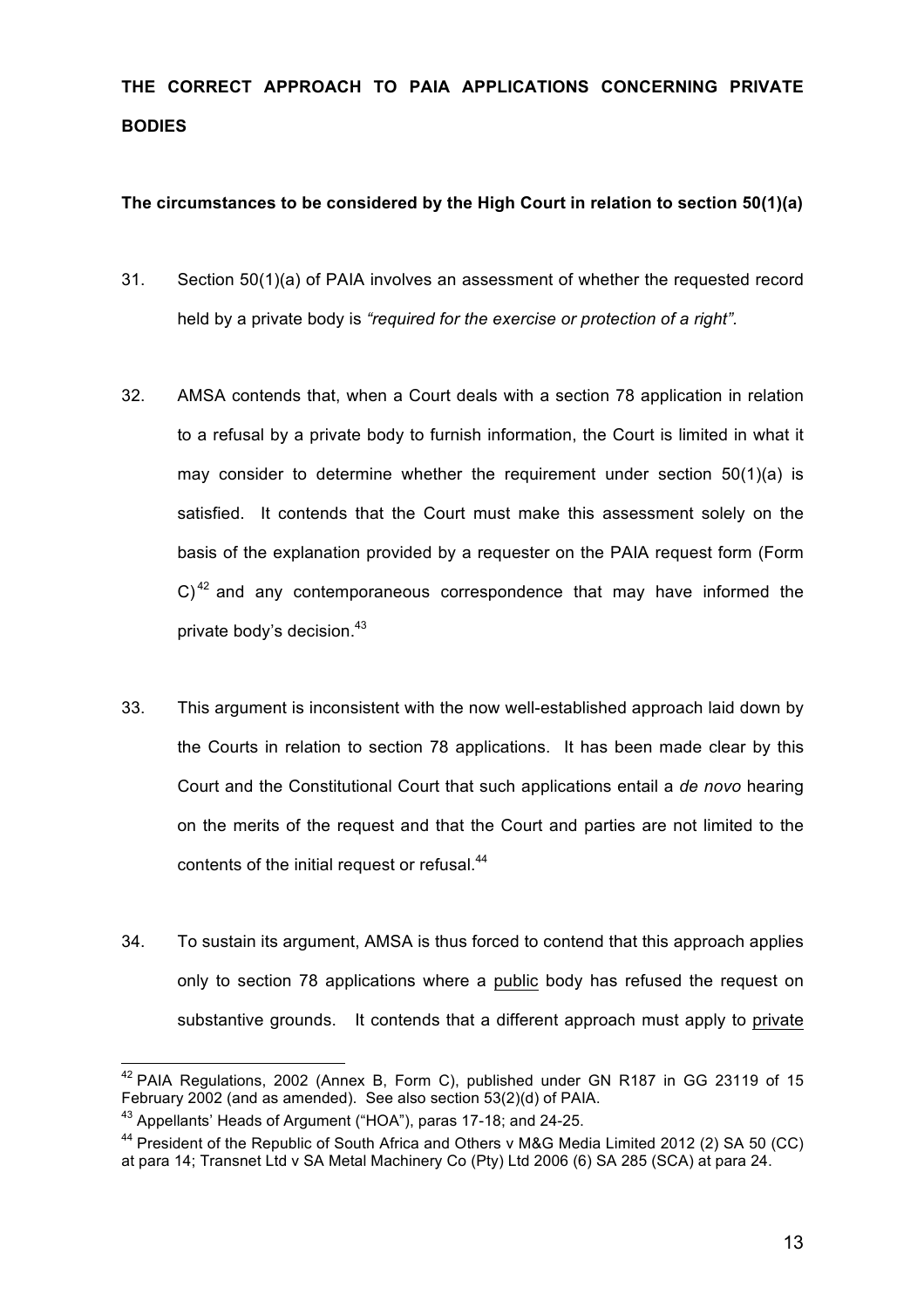bodies, at least where the request is refused on the basis of the "threshold requirement" under  $s$  50(1)(a). In support of this argument –

- 34.1. AMSA relies on what it characterises as the "*fundamental distinction*" in section 32 of the Constitution and PAIA between access to information held by public and private bodies: that the State has general obligations of transparency and accountability, whereas private bodies are obliged only to disclose information that is *"required for the exercise or protection of any rights"*. 45
- 34.2. ASMA contends that section 50(1)(a) imposes a "'*need to know' threshold onus"* that must be discharged by the requester in the PAIA application form itself.<sup>46</sup>
- 34.3. AMSA contends further that, as a matter of *"procedural logic",* in determining whether a private body was correct to refuse a request on the basis that the requester failed to discharge the onus under section 50(1)(a), the Court must consider only the requester's contemporaneous explanation for the request.
- 35. We submit that AMSA's contentions are wholly at odds with the express provisions and objects of section 32 of the Constitution and PAIA, and accordingly cannot be sustained.
- 36. There is no debate over whether the so-called "threshold requirements" in section 50(1)(a) of PAIA must be satisfied to entitle a requester to records held by a

 $45$  Appellants' HOA, paras 22.4 and 22.5, relying on Unitas Hospital v Van Wyk 2006 (4) SA 436 (SCA), para 51.

<sup>46</sup> Appellants' HOA, paras 22.7 and 23.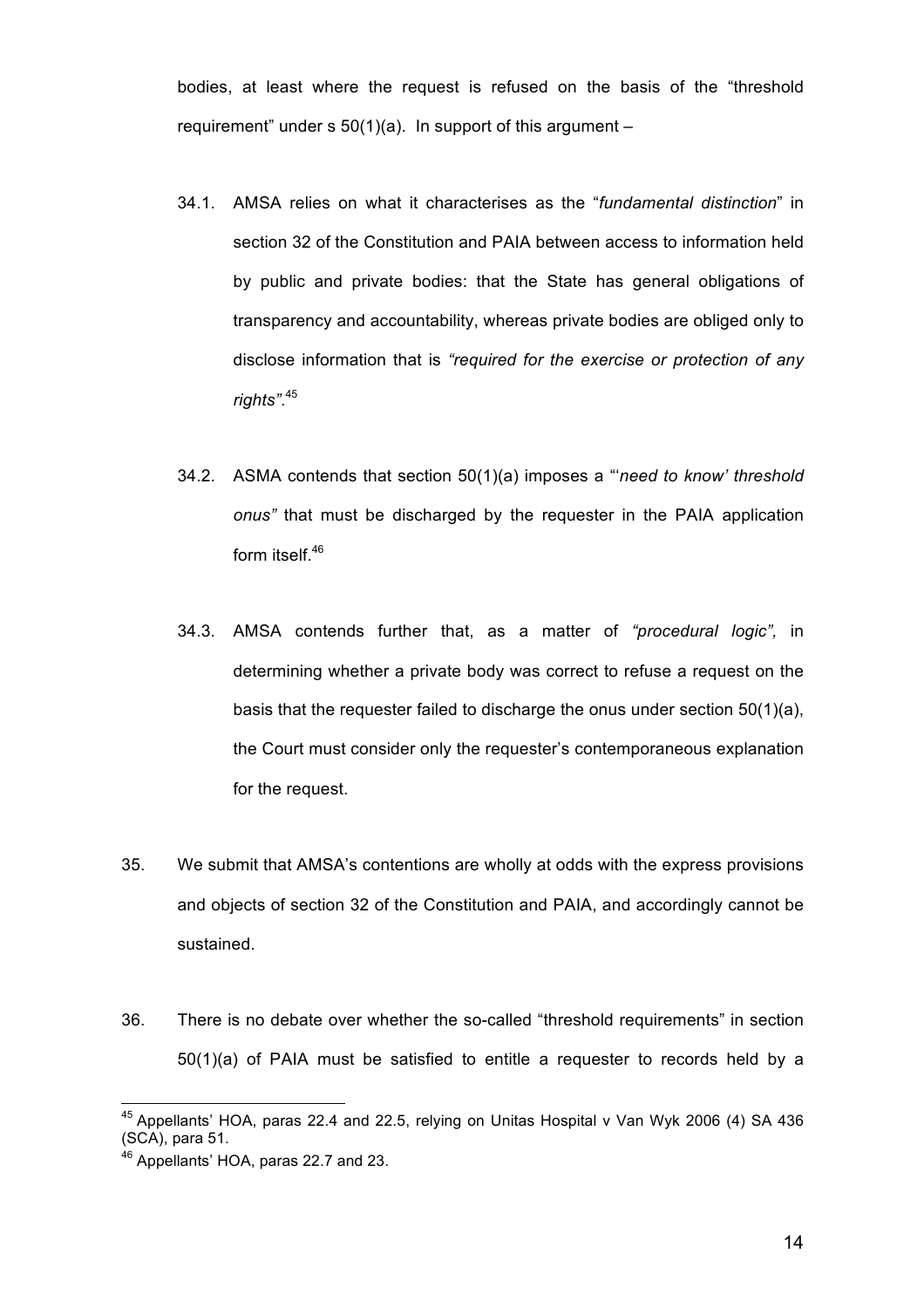private body. However, section 50(1)(a) does not impose an "onus" on the requester to prove that the records are required for the exercise or protection of any rights – let alone an onus that may only be satisfied by considering the request form itself rather than the papers as a whole.

- 36.1. Neither section 32 of the Constitution nor section 50(1)(a) of PAIA contemplate any such onus on the part of the requester. These provisions simply enshrine the right of access to information held by private bodies where such information is objectively "*required for the exercise or protection of any rights*". 47
- 36.2. Section 53 of PAIA, which describes the form of the request for access to a record of a private body, also does not require the requester to "*establish*", "*prove*", or even "*demonstrate*" that it requires the requested records for the exercise or protection of a right. Section 53(2)(d) requires only that the requester *"identify the right the requester is seeking to exercise or protect"*  and to *"provide an explanation of why the requested information is required for the exercise or protection of that right". 48*
- 36.3. Section 81(3) of PAIA, we submit, puts the matter beyond any doubt. This provision governs the burden or "onus of proof"<sup>49</sup> in all applications instituted under section 78 of PAIA – whether against a decision of a public or private body. Section 81(3) makes clear that in these proceedings, "*the burden of establishing that the refusal of a request for access . . . complies*

<sup>&</sup>lt;sup>47</sup> Section 32(1)(b) of the Constitution states that: "(1) Everyone has the right of access to . . . (b) any information that is held by another person and that is required for the exercise or protection of any rights."

Section 50(1)(a) of PAIA provides that: "(1) A requester must be given access to any record of a private body if–(a) that record is required for the exercise or protection of any rights".

<sup>&</sup>lt;sup>48</sup> Emphasis added.

<sup>&</sup>lt;sup>49</sup> Transnet Ltd & Another v SA Metal Machinery Co (Pty) Ltd 2006 (6) SA 285 (SCA) para 24.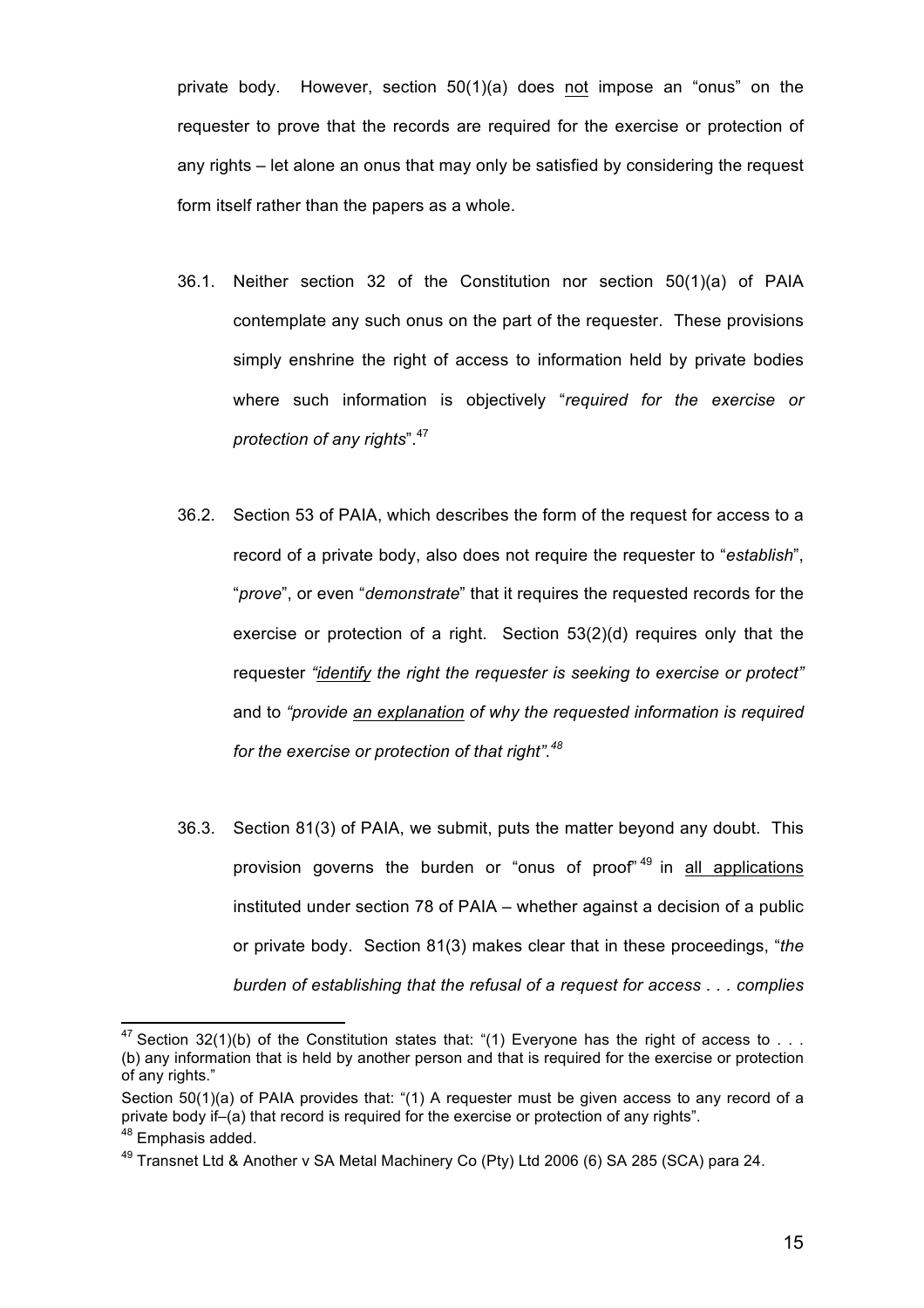*with the provisions of the Act rests on the party claiming that it so complies."* PAIA is thus clear: whenever a request for access is refused, the onus to show that the refusal is justified rests on the body that has refused the request – whether it be a public or private body.

- 37. This Court's jurisprudence is to the same effect. In *Claase*, this Court held that, in the application instituted by a requester aggrieved by a private body's refusal of a PAIA request, *"the applicant need only put up facts which prima facie, though open to some doubt, establish that he has a right [for] which access to the record is required to exercise or protect.*"<sup>50</sup> This Court found that the traditional standard of proof in applications for an interim interdict was appropriate.
- 38. AMSA's approach is also not sustainable in light of the objects and constitutional setting of PAIA.
	- 38.1. The objects of PAIA are enumerated in section 9 of the Act. These include the object to *"promote transparency, accountability and effective governance of all public and private bodies".<sup>51</sup>*
	- 38.2. As Ngcobo J explained in *President of the RSA & Others v M&G Media Ltd*, <sup>52</sup> *"the imposition of the evidentiary burden [under s 81(3) of PAIA] of showing that a record is exempt from disclosure on the holder of the information is understandable. To place the burden of showing that a record is not exempt from disclosure on the requesting party would be manifestly unfair and contrary to the spirit of PAIA read in the light of s 32*

 $^{50}$  Claase v Information Officer, South African Airways (Pty) Ltd 2007 (5) SA 469 (SCA) at para 8.

 $51$  Section 9(e) of PAIA, emphasis added.

 $52$  President of the Republic of South Africa & Others v M&G Media Ltd 2012 (2) SA 50 (CC) at para 15.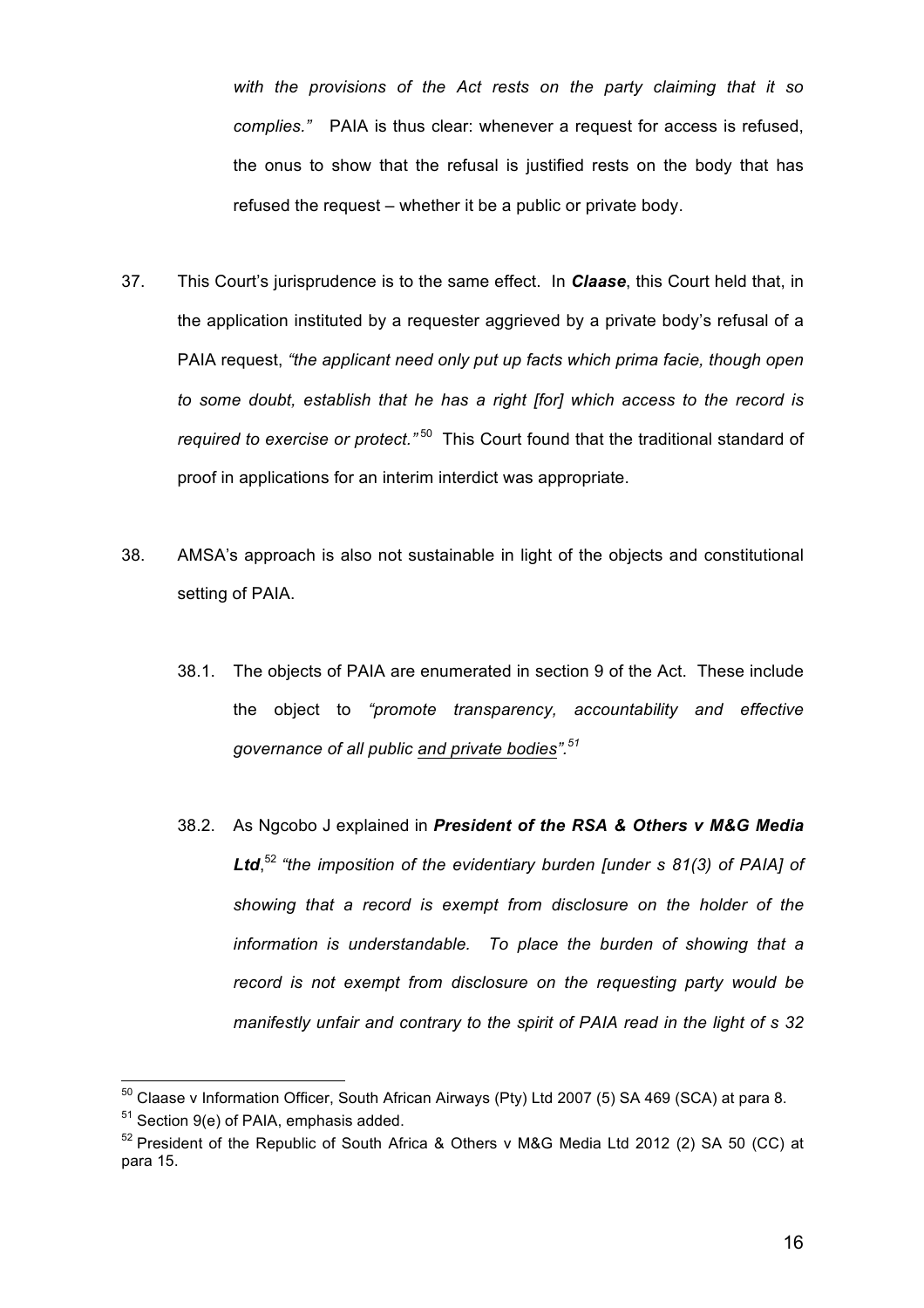*of the Constitution. This is because the requester of information has no access to contents of the record sought and is therefore unable to establish that it is not exempt from disclosure under the Act".*

- 38.3. Imposing such an onus on requesters, who may well be lay persons with no legal knowledge, would seriously erode the right of access to information held by private bodies.
- 39. There is simply no basis for contending that a Court faced with a section 78 application is limited to considering the request form itself, rather than the affidavits before it.
	- 39.1. On its own terms, PAIA does not envisage a different procedural approach in judicial proceedings concerning information held by private and public bodies. While the requirements for access and the grounds of refusal that the court must consider differ for public and private bodies, the nature of the judicial proceedings under section 78 remains the same.
	- 39.2. This Court described the nature of section 78 proceedings in *Transnet*<sup>53</sup> and specifically rejected the contention that the Court had to limit itself to such material as was before the information officer when the request was refused:

*"It contended that in an application under s 78 the relevant material on which a court had to make its decision was limited to such material as was before the information officer when access was refused. That cannot be right. A court application under the Act is not the kind of limited review provided for, for example under the Promotion of Administrative Justice Act 3 of 2000.54 It is much more extensive. It is a civil proceeding like any motion matter, in the* 

 $^{53}$  Transnet Ltd & Another v SA Metal Machinery Co (Pty) Ltd 2006 (6) SA 285 (SCA) para 28.

<sup>&</sup>lt;sup>54</sup> A decision taken under PAIA is expressly excluded from the definition of "administrative action" under PAJA.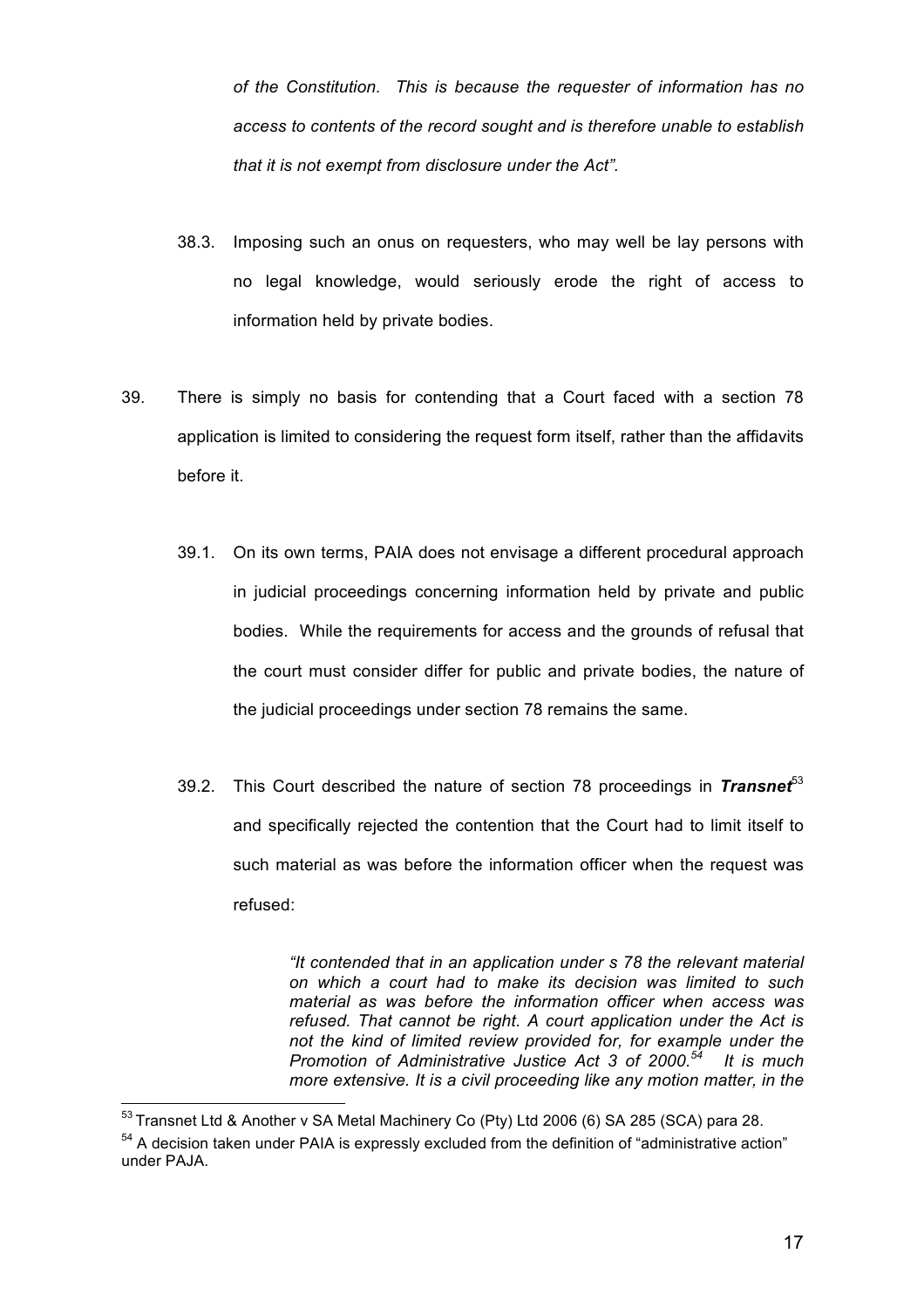*course of which both sides (and the third party, if appropriate) are at liberty to present evidence to support their respective cases for access and refusal. As the present matter serves to illustrate, the parties' respective cases in such an application will no doubt in most instances travel beyond the limited material before the information officer. That conclusion is reinforced by the Legislature's having catered for the presentation of evidence and the resolution of disputes of fact by reference to an onus of proof. Those provisions would have been unnecessary if the suggested limitation applied. Moreover, it is unlikely that a Court, acting under s 82, would be sufficiently informed so as to be in a position to make a just and equitable order were the limitation to apply."*

- 40. A further reason for rejecting the AMSA approach, and specifically in respect of refusals based on s 50(1)(a), was identified by this Court in *Unitas Hospital*. This is that any determination of whether a requested record is indeed "required" for the exercise or protection of a right is a heavily fact-sensitive determination.<sup>55</sup> The Court cannot possibly be expected to make such a determination, which may ultimately have serious consequences for the protection and exercise of rights, without regard to the full conspectus of facts as the parties may put before it.
- 41. AMSA's contentions on this issue must therefore be rejected.

#### **A further opportunity to consider possible grounds of refusal**

 $\overline{a}$ 

42. AMSA then contends that, where a private body has refused a request solely on the basis that the request failed to meet the "threshold requirement" in section 50(1)(a), and where this refusal is found by a court to be unjustified, the private body must be afforded a further opportunity to consider whether any other grounds of refusal – i.e. those under section  $50(1)(c)$  – apply.

 $55$  Unitas Hospital v Van Wyk and Another 2006 (4) SA 436 (SCA) at para 18 (per Brand JA); para 30 (per Cameron JA); para 56 (per Conradie JA).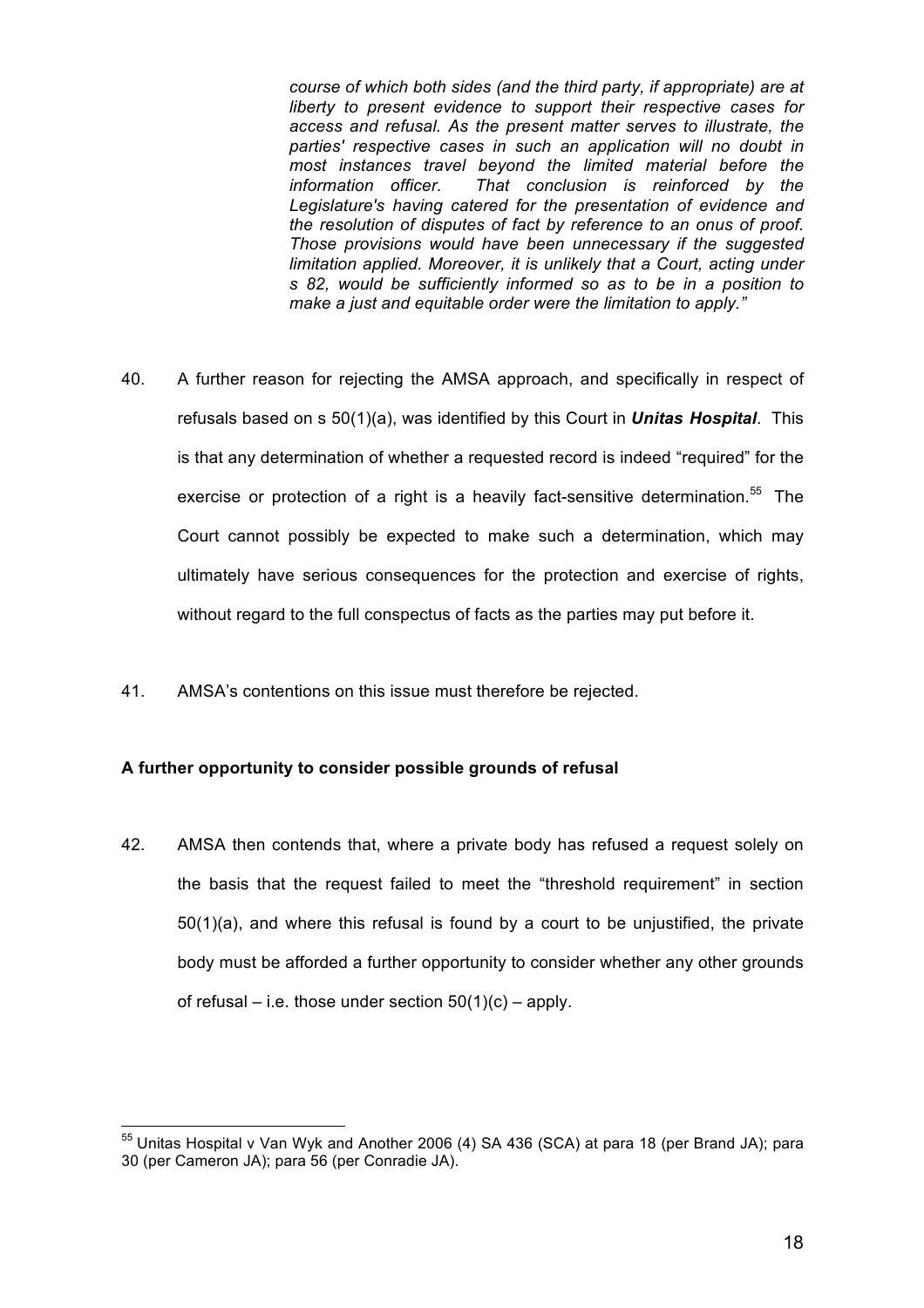- 43. It argues that to hold otherwise, would impose a "*burdensome*" obligation on private bodies to consider all grounds of refusal in respect of all requests, which is contrary to the scheme of PAIA. AMSA argues that, unlike public bodies, "*private bodies do not have a general obligation to process and consider requests for access to information*" – they are obliged only to do so in respect of those requests that meet the threshold requirement under section  $50(1)(a)$ .<sup>56</sup>
- 44. AMSA thus invites this Court to endorse a three or four-stage process for the determination of requests for information under section 50(1) of PAIA:
	- 44.1. First, that when faced with a PAIA request, the private body is required only to consider the so-called "threshold requirement" that the requested record is required to protect or exercise a right is met.
	- 44.2. Second, if the request is refused, that the requester must then challenge the validity of any refusal on this ground by way of court application, possibly through more than one Court, as this case demonstrates.
	- 44.3. Third, if the Court finds that the threshold requirement is met and the initial refusal was unlawful, the private body is then permitted to consider whether any grounds of refusal listed under Part 3, Chapter 4 of PAIA might apply.
	- 44.4. Fourth, the requester must then return to court to challenge the validity of any refusal on a listed ground by court application.
- 45. This approach is contrary to the scheme and objects of PAIA and section 32 of the Constitution. In particular, it undermines PAIA's objects of promoting transparency

 $\overline{a}$ <sup>56</sup> Appellants' HOA, paras 72-74.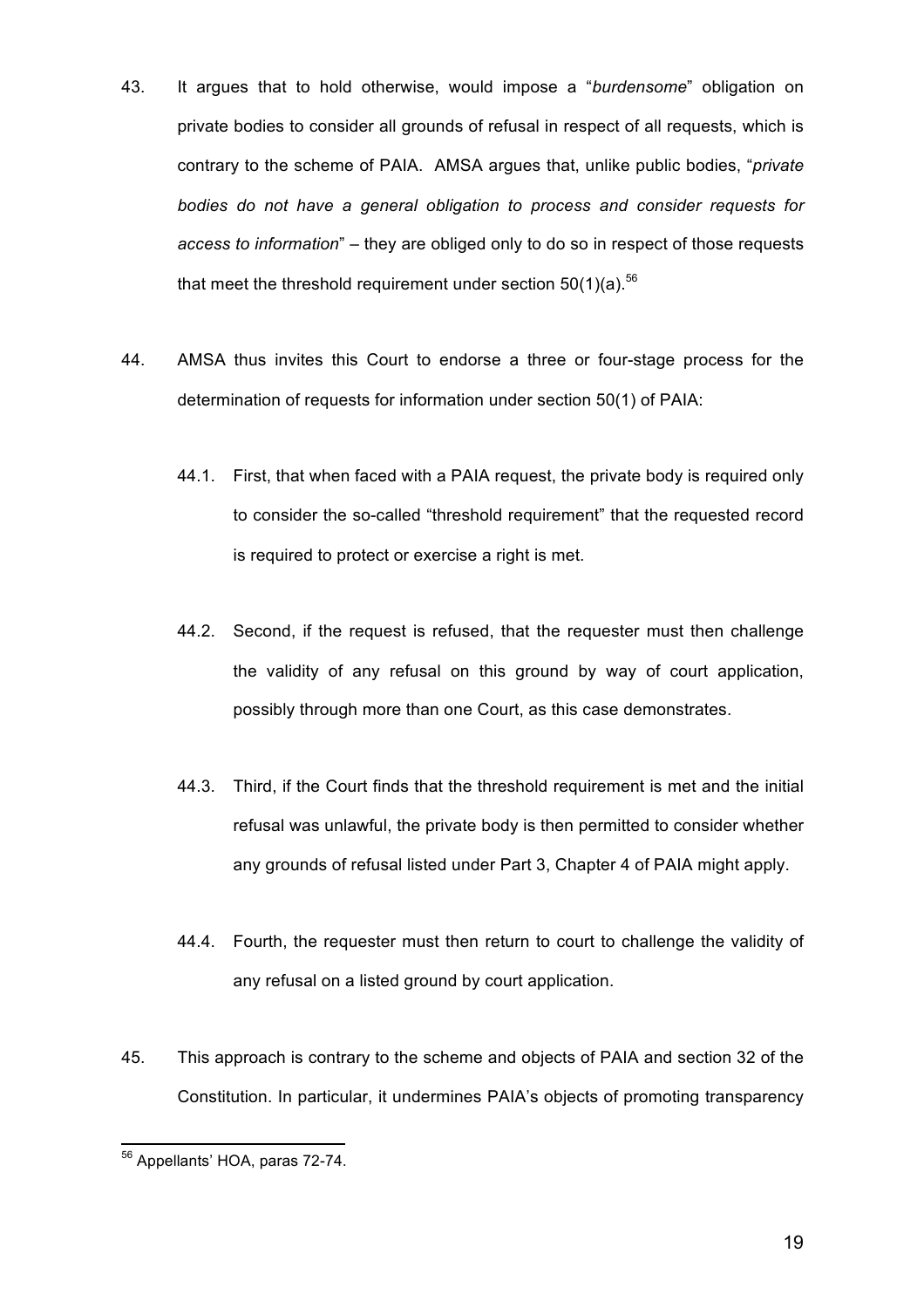and accountability in private and public bodies through access to information procedures that are "*as swift, inexpensive and effortless as reasonably possible"*. 57

- 46. The importance of a "*swift, inexpensive and effortless*" procedure under PAIA has been emphasised by this Court. In *Claase*, this Court emphasised that it was "*unfortunate*" that PAIA had produced so much unnecessary litigation and delays given that "*one of the objects of the legislation is to avoid litigation rather than propagate it*". It added that the appeal in that matter "*illustrates how a disregard of the aims of the Act and the absence of common sense and reasonableness has resulted in this Court having to deal with a matter which should never have required litigation*."
- 47. We submit that precisely the same result would be produced (and magnified) if AMSA's contentions on this procedural aspect were to be upheld.
- 48. The effect of the approach proposed by AMSA would fundamentally undermine the affordability, efficiency and ultimately the efficacy of the provisions of section 50 of PAIA. It could thus never have been intended, and should not be countenanced by this Court. Section 2(1) of PAIA provides that, when interpreting a provision of the Act, a court must prefer any reasonable interpretation of the provision that is consistent with its objects over any alternative interpretation that is inconsistent with these objects.
- 49. In the present case, AMSA had a choice when faced with the section 78 application by VEJA. It must now be held to the choice it has made.

 $\overline{a}$ 

20

 $57$  Preamble and section  $9(d)$  of PAIA.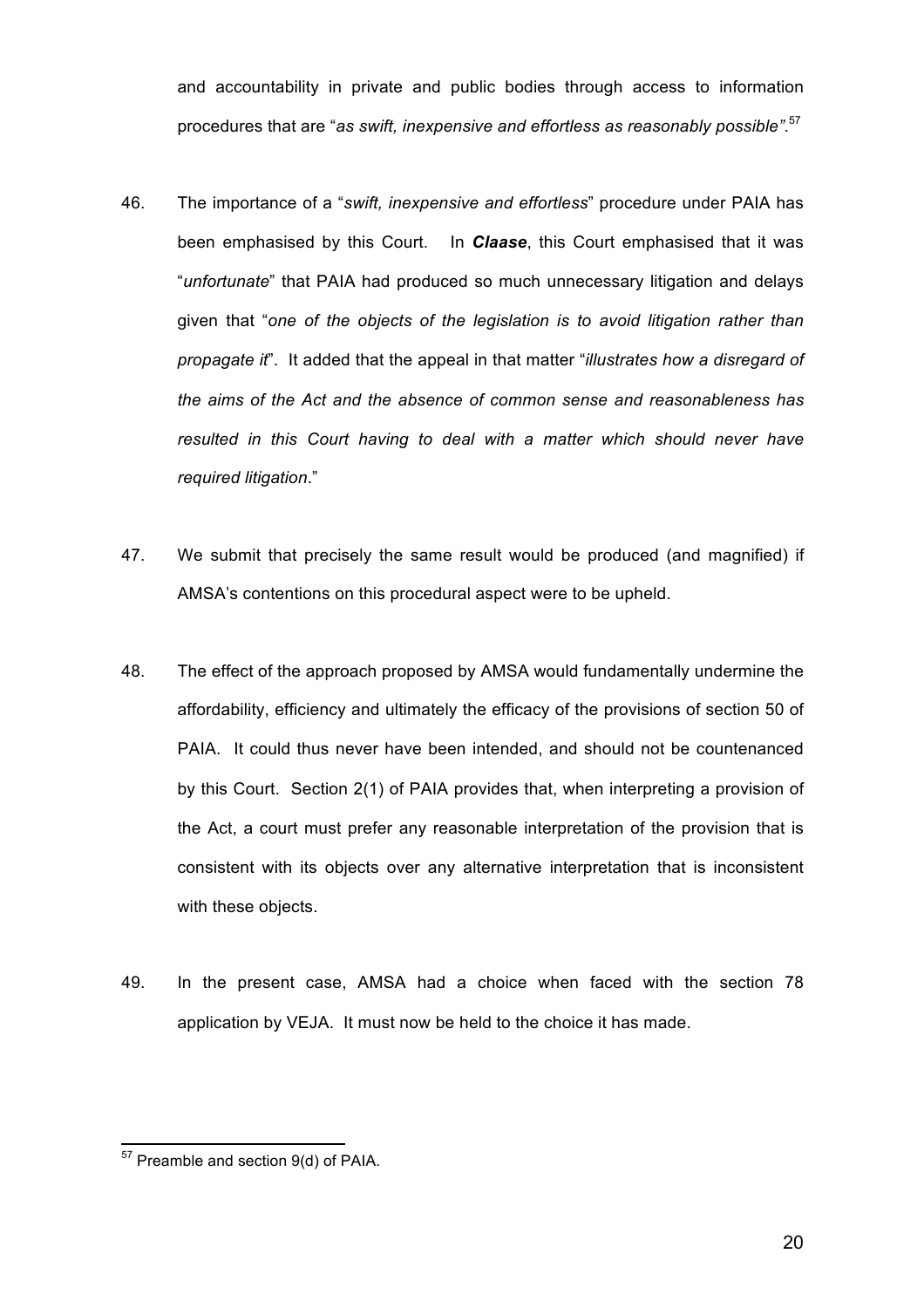- 49.1. It could have opposed only on the basis of the threshold requirements or it could have opposed on the basis of the threshold requirements and raised substantive grounds of refusal in the alternative. It elected to adopt the first route. It did not alter its stance, even when the deficiencies in its approach were pointed out in the replying affidavit.<sup>58</sup>
- 49.2. Our courts have repeatedly recognised that "*litigation in general … can present a minefield of hard choices*" and that there is nothing impermissible about this.<sup>59</sup> But in the present case, the choice for AMSA was not even a hard one – no prejudice at all could have occurred had AMSA elected to plead a case in the alternative to establish a substantive ground of refusal.
- 50. AMSA's contentions on this issue must therefore also be rejected.

## **THE RIGHT RELIED ON BY VEJA**

51. Section 24 of the Constitution provides that:

*"Everyone has the right-*

- *(a) to an environment that is not harmful to their health or well-being; and*
- *(b) to have the environment protected, for the benefit of present and future generations, through reasonable legislative and other measures that-*
	- *(i) prevent pollution and ecological degradation;*
	- *(ii) promote conservation; and*
	- *(iii) secure ecologically sustainable development and use of natural resources while promoting justifiable economic and social development."*

<sup>58</sup> RA, para 42: v. 2, p. 262.

 $59$  Eq: S v Dlamini; S v Dladla; S v Joubert; S v Schietekat 1999 (4) SA 623 (CC) at para 94; Law Society of The Cape of Good Hope v Randell 2013 (3) SA 437 (SCA) at para 32.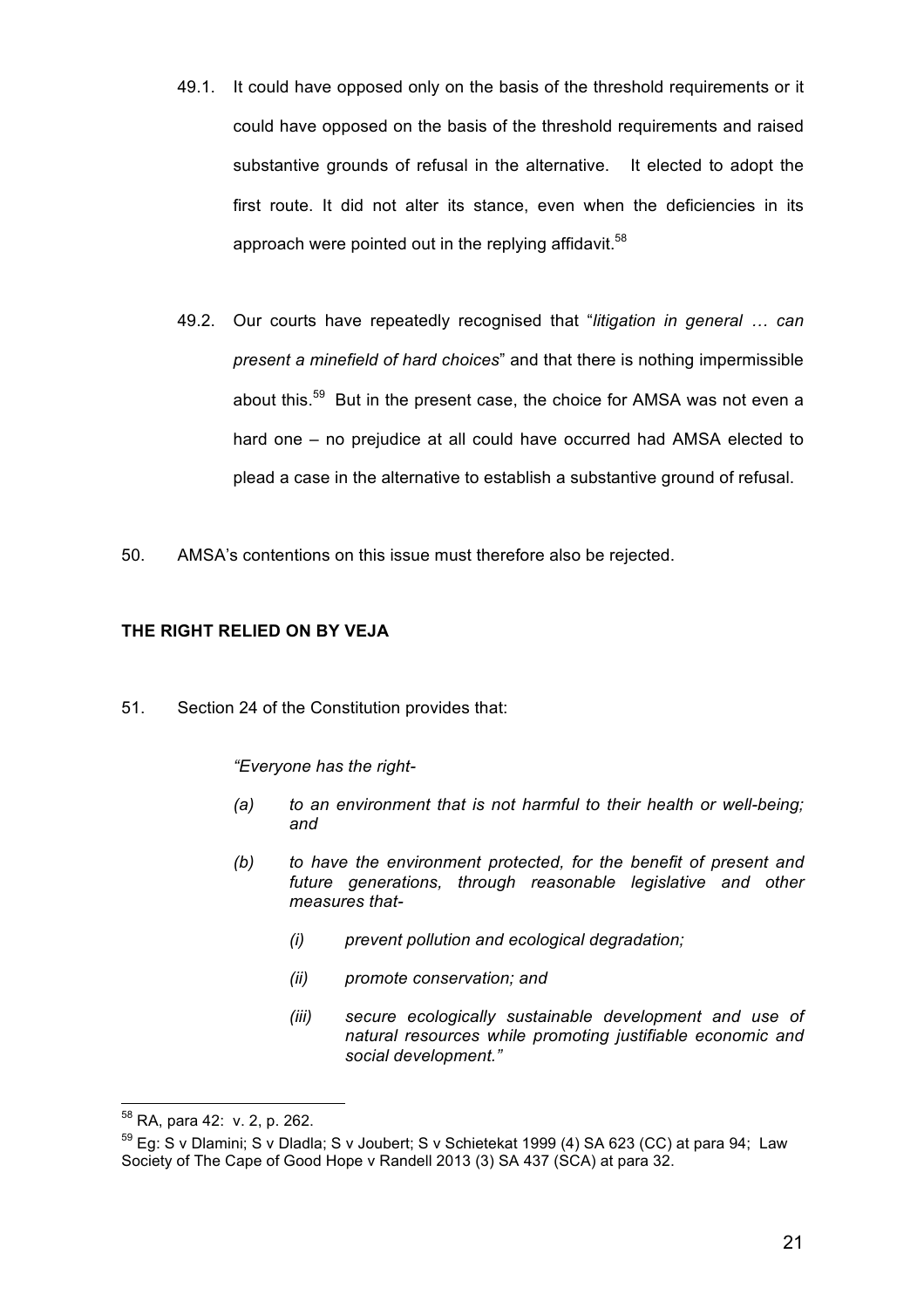- 52. Various pieces of legislation have been enacted to give effect to this right, including, most notably, the National Environmental Management Act 107 of 1998 ("**NEMA**").
- 53. AMSA contends that VEJA does not require the requested records to protect the environmental rights under either s 24(a) or 24(b) or the legislation enacted to give effect to these provisions. The crux of its contention is that, while civil society is entitled to report instances of environmental damage to the relevant governmental authorities, civil society is not permitted itself to monitor and enforce environmental laws. For example, AMSA's heads of argument in this Court state:

*"[T]he model of environmental governance promoted in environmental legislation… encourages civil society to report instances of environmental damage or pollution or instances of non-compliance with environmental laws to the environmental authorities who are then mandated to act against the transgressor. It does not, however, provide or contemplate civil society assuming the regulatory function."60*

*"Should it be established … that AMSA has fallen short and the environmental authorities have failed properly to hold it to account for the breach of its obligations, then VEJA intends to act to ensure that AMSA complies with its obligations. The scope of the [section 24] constitutional right does not extend to such a claim." <sup>61</sup>*

- 54. We submit that this argument is untenable in two respects:
	- 54.1. First, it involves a misunderstanding of section 24 of the Constitution and the environmental legislation enacted by Parliament to give effect to that section. The legislation, in particular, expressly confers on civil society the right to itself enforce environmental laws.

 $\overline{a}$ <sup>60</sup> Appellants' HOA, para 33.

<sup>&</sup>lt;sup>61</sup> Appellants' HOA, para 39.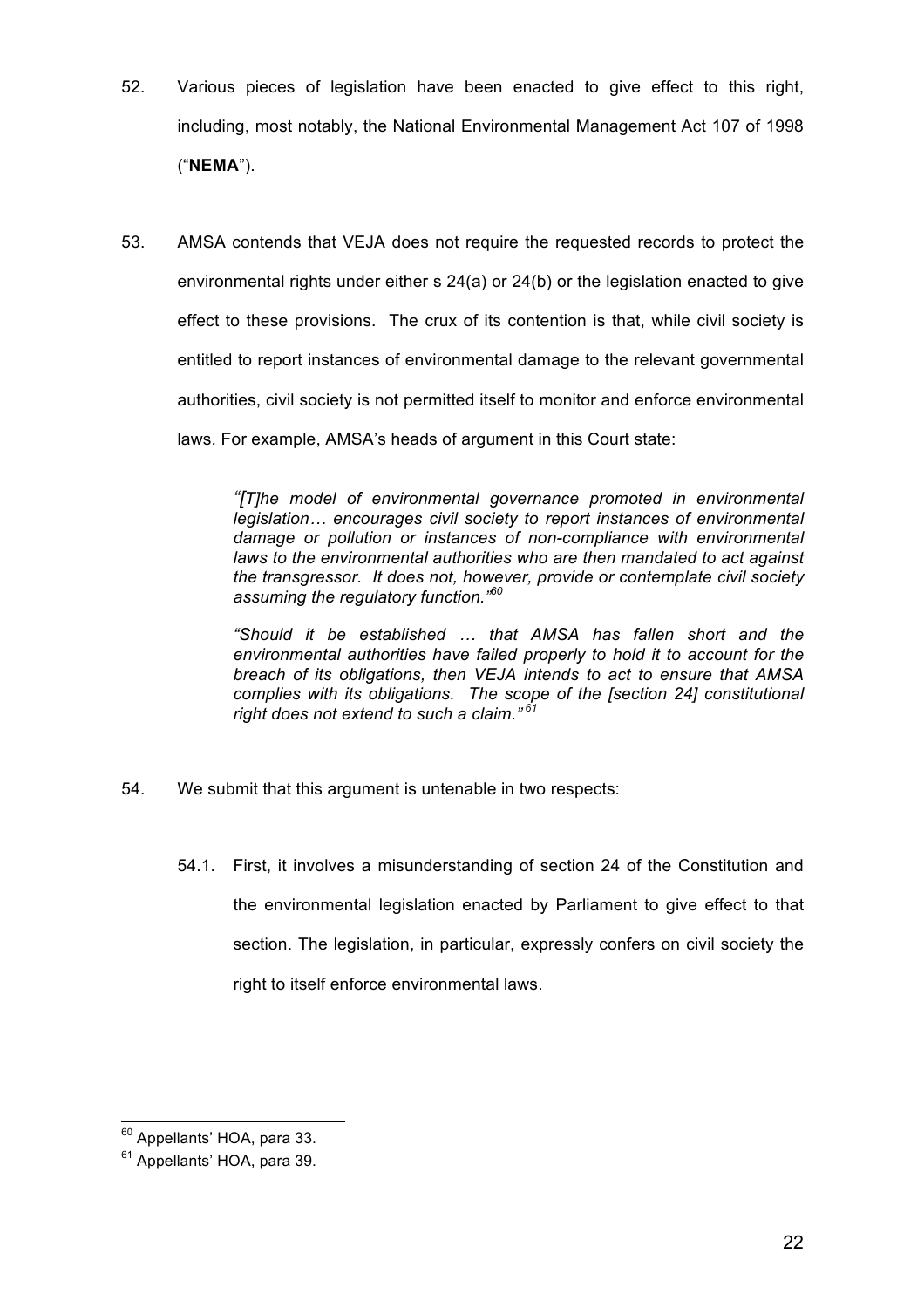- 54.2. Second, even if AMSA were correct that the role of civil society is limited to reporting non-compliance to the relevant governmental authorities, this would itself be sufficient to establish that the information sought by VEJA is required for the exercise and protection of that right.
- 55. We address each of these issues in turn.

#### **Private parties themselves have a right to enforce environmental compliance**

- 56. The suggestion that monitoring pollution and environmental impacts and compliance with environmental laws is the sole preserve of the State is wrong. This is not the position under South African law.
- 57. South Africa has adopted an environmental governance model that encourages public participation and relies on civil society to play a role as an effective environmental watchdog. Both the legislature and executive have recognised that the protection of the environment is a matter of fundamental public concern, and that environmental compliance and enforcement is best achieved through the participation of all interested and affected stakeholders. This is evidenced in both legislation and policy.
- 58. Numerous provisions of NEMA endorse public participation in environmental governance – including the enforcement of environmental laws.
- 59. We draw attention to the preamble of NEMA, which explicitly recognises that it is desirable –
	- 59.1. *"that the law should establish procedures and institutions to facilitate and promote public participation in environmental governance";* and

23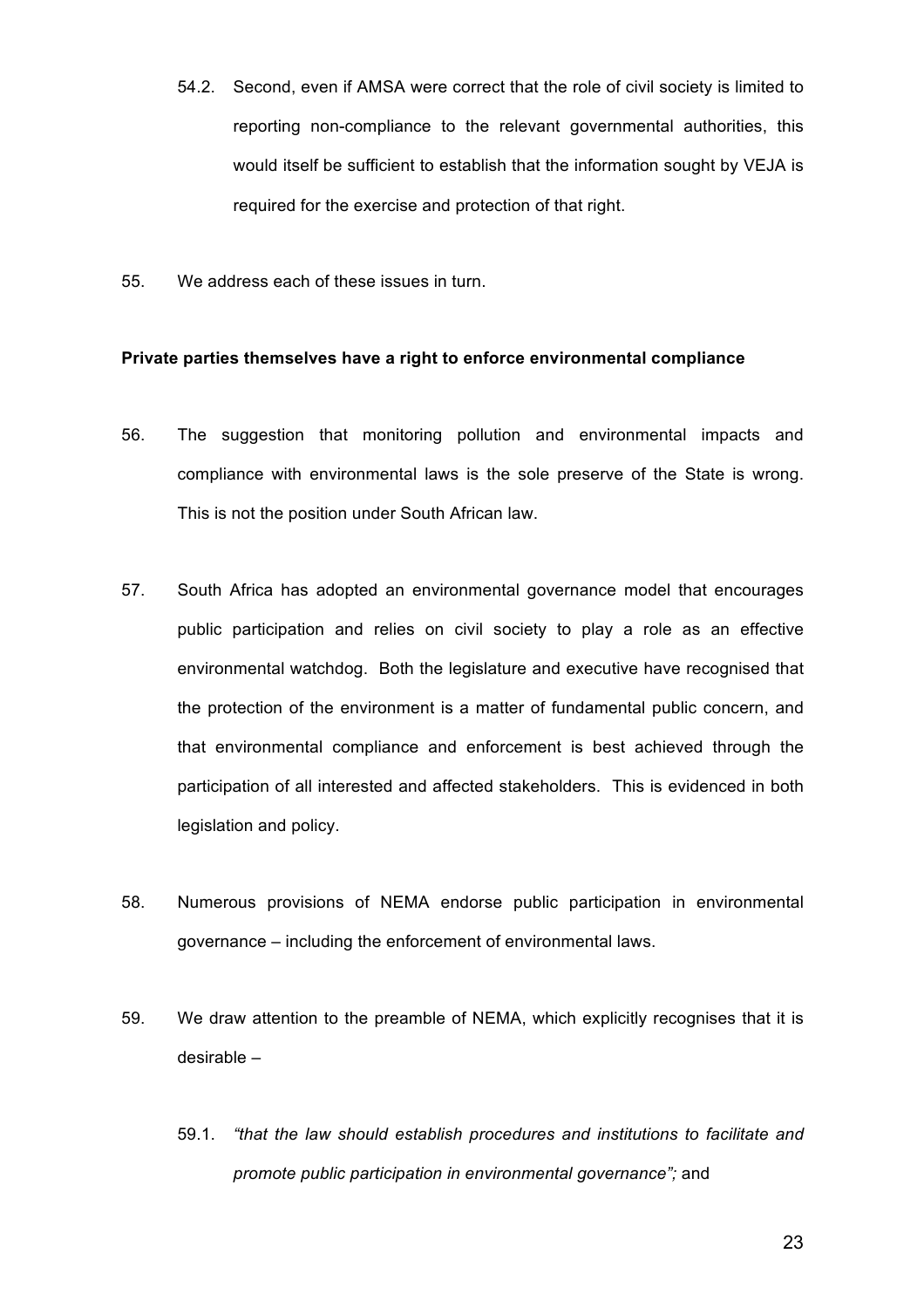- 59.2. *"that the law should be enforced by the State and that the law should facilitate the enforcement of environmental laws by civil society"*. 62
- 60. Also worthy of particular emphasis is section 32 of NEMA. It provides:

## *"Legal standing to enforce environmental laws*

- *(1) Any person or group of persons may seek appropriate relief in respect of any breach or threatened breach of any provision of this Act, including a principle contained in Chapter 1, or of any provision of a specific environmental management Act, or of any other statutory provision concerned with the protection of the environment or the use of natural resources-*
	- *(a) in that person's or group of person's own interest;*
	- *(b) in the interest of, or on behalf of, a person who is, for practical reasons, unable to institute such proceedings;*
	- *(c) in the interest of or on behalf of a group or class of persons whose interests are affected;*
	- *(d) in the public interest; and*
	- *(e) in the interest of protecting the environment.*
- *…*
- *(3) Where a person or group of persons secures the relief sought in respect of any breach or threatened breach of any provision of this Act, or of any provision of a specific environmental management Act, or of any other statutory provision concerned with the protection of the environment, a court may on application-*
	- *(a) award costs on an appropriate scale to any person or persons entitled to practise as advocate or attorney in the Republic who provided free legal assistance or representation to such person or group in the preparation for or conduct of the proceedings; and*
	- *(b) order that the party against whom the relief is granted pay to the person or group concerned any reasonable costs incurred by such person or group in the investigation of the matter and its preparation for the proceedings."*

 $\overline{a}$ <sup>62</sup> Emphasis added.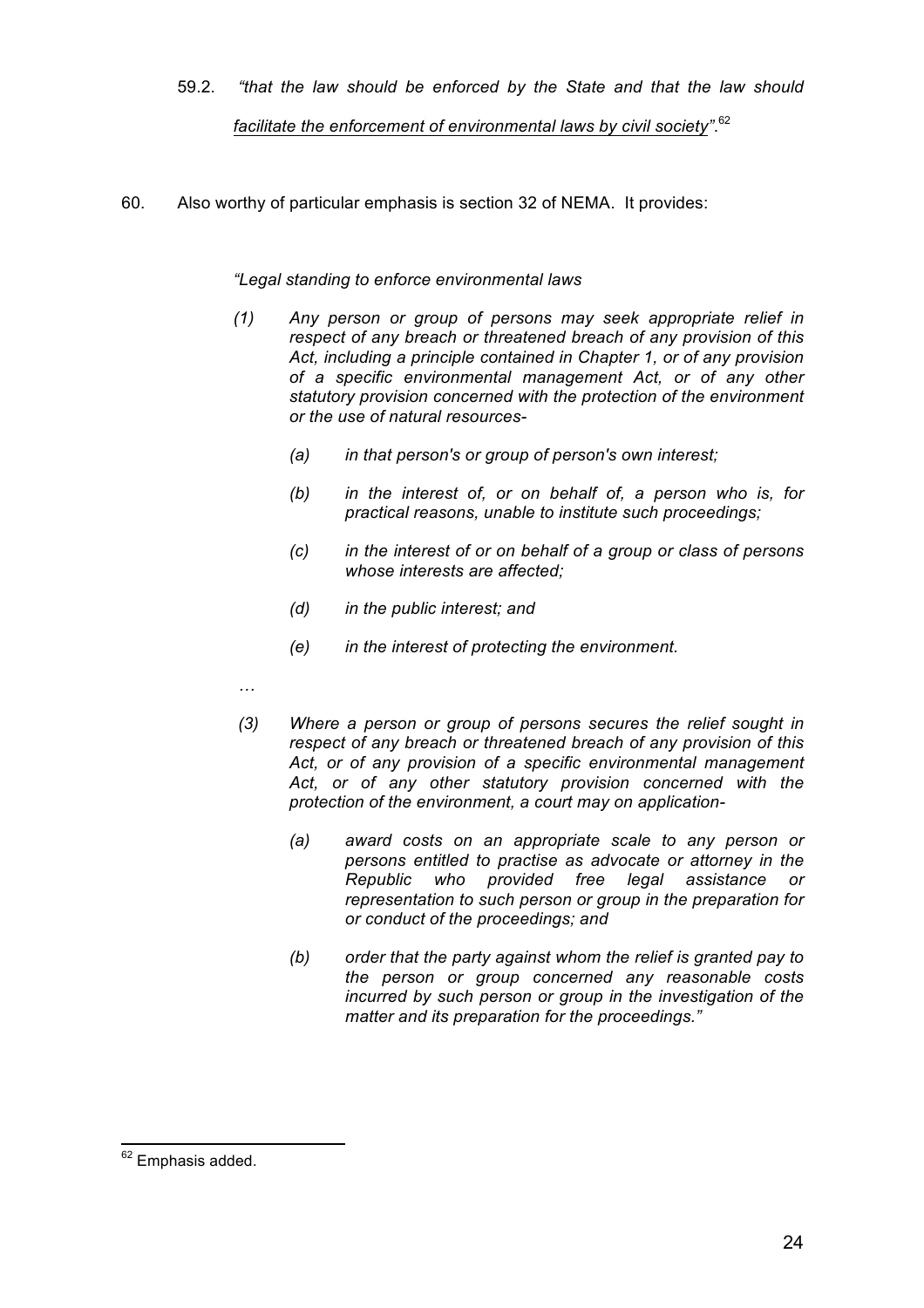61. Similarly, section 33(1) of NEMA provides that private parties are entitled to engage in private prosecutions in respect of environmental breaches:

*"Any person may-*

- *(a) in the public interest; or*
- *(b) in the interest of the protection of the environment,*

*institute and conduct a prosecution in respect of any breach or threatened breach of any duty, other than a public duty resting on an organ of state, in any national or provincial legislation or municipal bylaw, or any regulation, licence, permission or authorisation issued in terms of such legislation, where that duty is concerned with the protection of the environment and the breach of that duty is an offence."*

- 62. In the light of these provisions, it is difficult to understand how AMSA can seriously contend that private parties are precluded from monitoring and enforcing environmental laws:
	- 62.1. Sections 32(1) and 33(1) expressly give private parties the right to themselves approach the courts for appropriate civil relief or via a private prosecution for "*any breach or threatened breach*" of environmental laws. They make quite plain that private parties are not limited only to raising these issues with governmental authorities.
	- 62.2. Moreover, section 32(3)(b) in effect recognises the value of private parties engaging in the "*investigation*" of such matters, prior to launching such civil proceedings and entitles them to claim costs in this regard. It is, in part, precisely such attempted investigations by VEJA that are being stymied by AMSA's refusal to provide the information requested.
- 63. On this basis alone, AMSA's contentions on this score are simply unsustainable.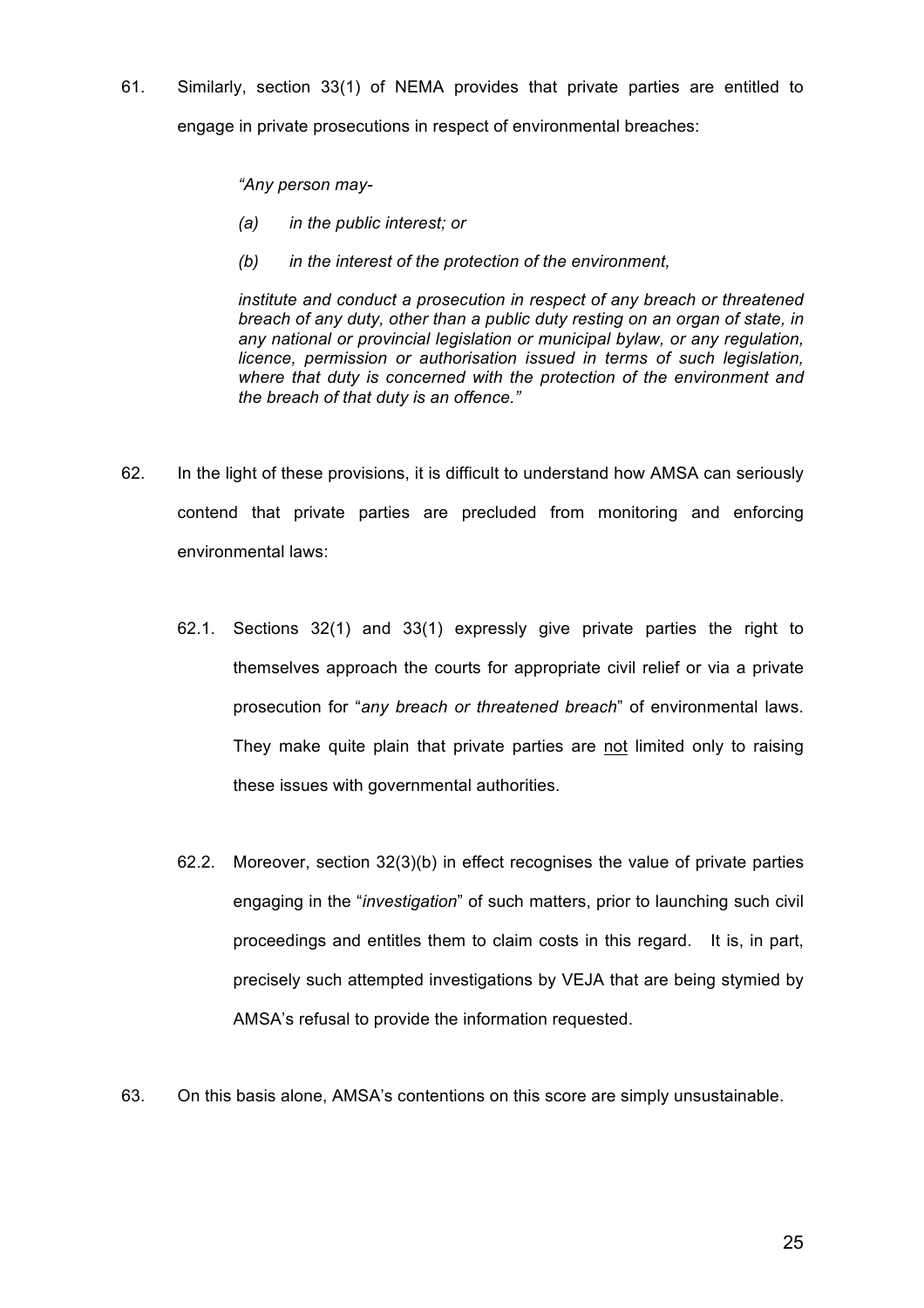**In any event, private parties have a right to assist and require governmental authorities to enforce environmental compliance**

- 64. Even if AMSA were correct that the role of civil society is limited to raising environmental concerns with governmental authorities and in other forums, this does not assist it. VEJA then has still established a right – to raise environmental concerns regarding AMSA with governmental authorities and in other forums – and the information sought is required for the exercise and protection of that right.
- 65. Indeed, it could scarcely be contended that civil society groups have no role to play in this regard.
	- 65.1. Section 28(12) of NEMA expressly empowers any person to apply to a competent court for an order compelling governmental officials to take action against environmental breaches.
	- 65.2. Several statutes addressing specific sectoral environmental concerns provide for public participation in environmental governance – including in monitoring, administrative decision-making and localised management structures.<sup>63</sup>
	- 65.3. Further, a number of policies and environmental management strategies enacted in terms of these Acts as subordinate legislation have explicitly adopted a model of "*partnership and co-regulation"*, which encourages civil

 $^{63}$  See, for example, the National Water Act 36 of 1998 (ss 10(2)(c), chs 7-9 and 14); the National Environmental Management: Protected Areas Act 57 of 2003 (ss 2(b) and (f), 5, 31(d), 32(d), 39- 42); the National Environmental Management: Biodiversity Act 10 of 2004 (ss 2(c), 7, 11(n), 43-45, 47, 49, 74(1), 99, 100); the National Environmental Management: Air Quality Act 39 of 2004 (ss 5, 8(c), 19(4) and (6), 38(3), 39(h), 56, 57); the National Environmental Management: Integrated Coastal Management Act 24 of 2008 (ss 5, 23, 42, 43, 53, 93); and the National Environmental Management: Waste Act 59 of 2008 (ss 2(b), 5, 11(7), 60, 61, 64, 72, 73, 75).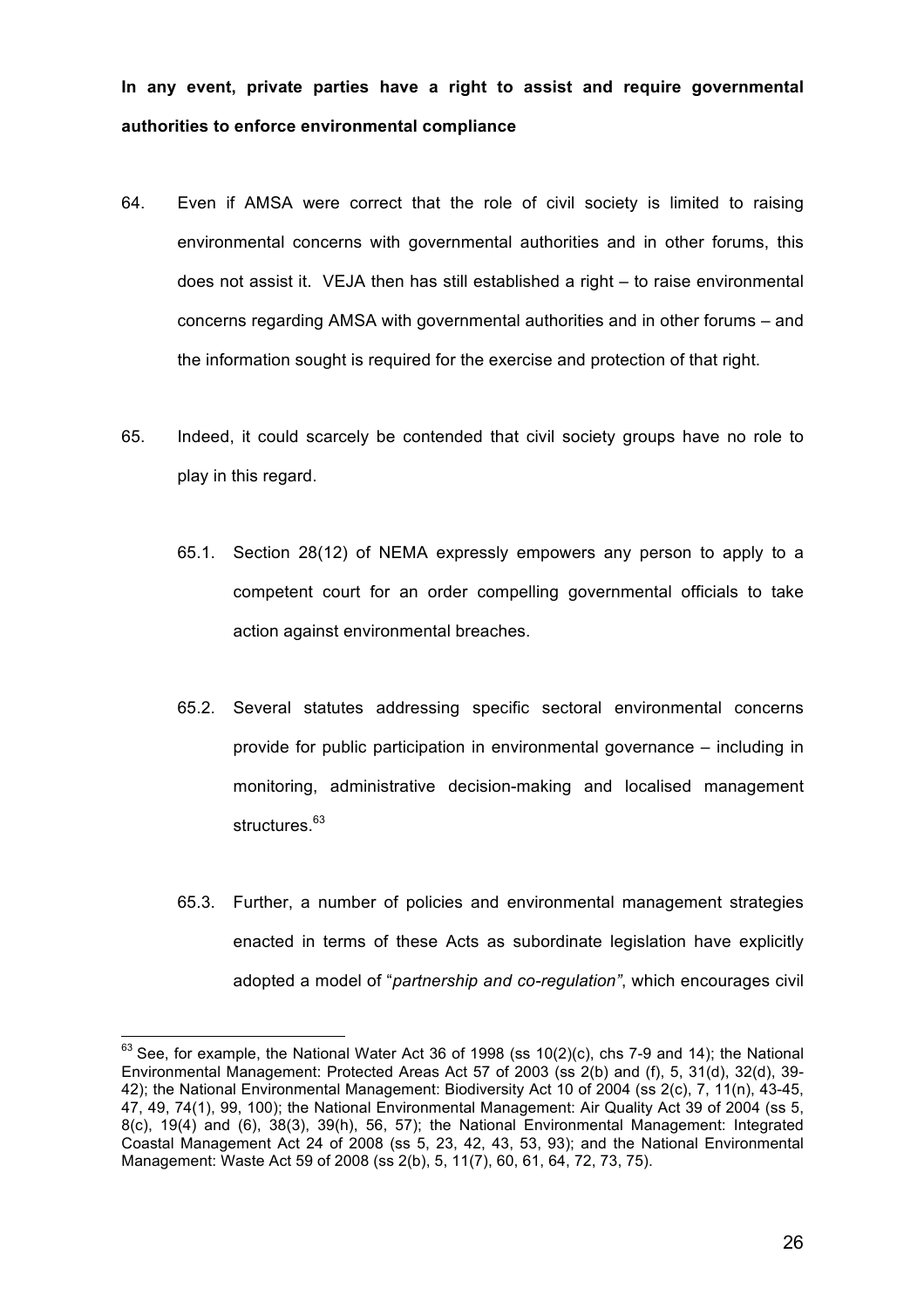society, NGOs, and local communities to play an active role in environmental governance. For example:

#### 65.3.1. The 2012 National Waste Management Strategy (NWMS) $^{64}$  states:

*"Implementing the waste management hierarchy and achieving the objects of the Waste Act will require coordinated action by many players, including households, businesses, community organisations, NGOs, parastatals and the three spheres of government. This means that a consultative and partnership based approach is essential for realising the NWMS: government action alone cannot be effective. Therefore, government is committed to following a co-regulatory and consensual approach that brings different actors on board and allows scope for local initiative and creativity. . . .*

*Even in the more traditional government area of regulatory compliance, partnerships are needed for compliance monitoring. Both business and civil society play a crucial role in identifying areas of risk and alerting government to the need for enforcement or legal action." 65*

and

*"While the Waste Act creates a comprehensive legal framework for waste management, its provisions would be meaningless without measures to monitor and, where necessary, enforce compliance. Government cannot do this alone. Business and civil society have a vital role to play in creating a culture of compliance, and in reporting instances of non-compliance."66* 

65.3.2. The National Framework for Air Quality Management, 2007<sup>67</sup>

states:

*"The public may be directly affected by air pollution. The public and civil society groups therefore contribute local* 

 $\overline{a}$  $^{64}$  Promulgated in terms of section 6 of the Waste Act, GN 344, GG 35306 of 4 May 2012.

 $65$  Pages 19-20 (emphasis added)).

 $66$  Page 33 (emphasis added)).

<sup>&</sup>lt;sup>67</sup> The National Framework for Air Quality Management, 2007, GG 30284 of 11 September 2007, GN 1138.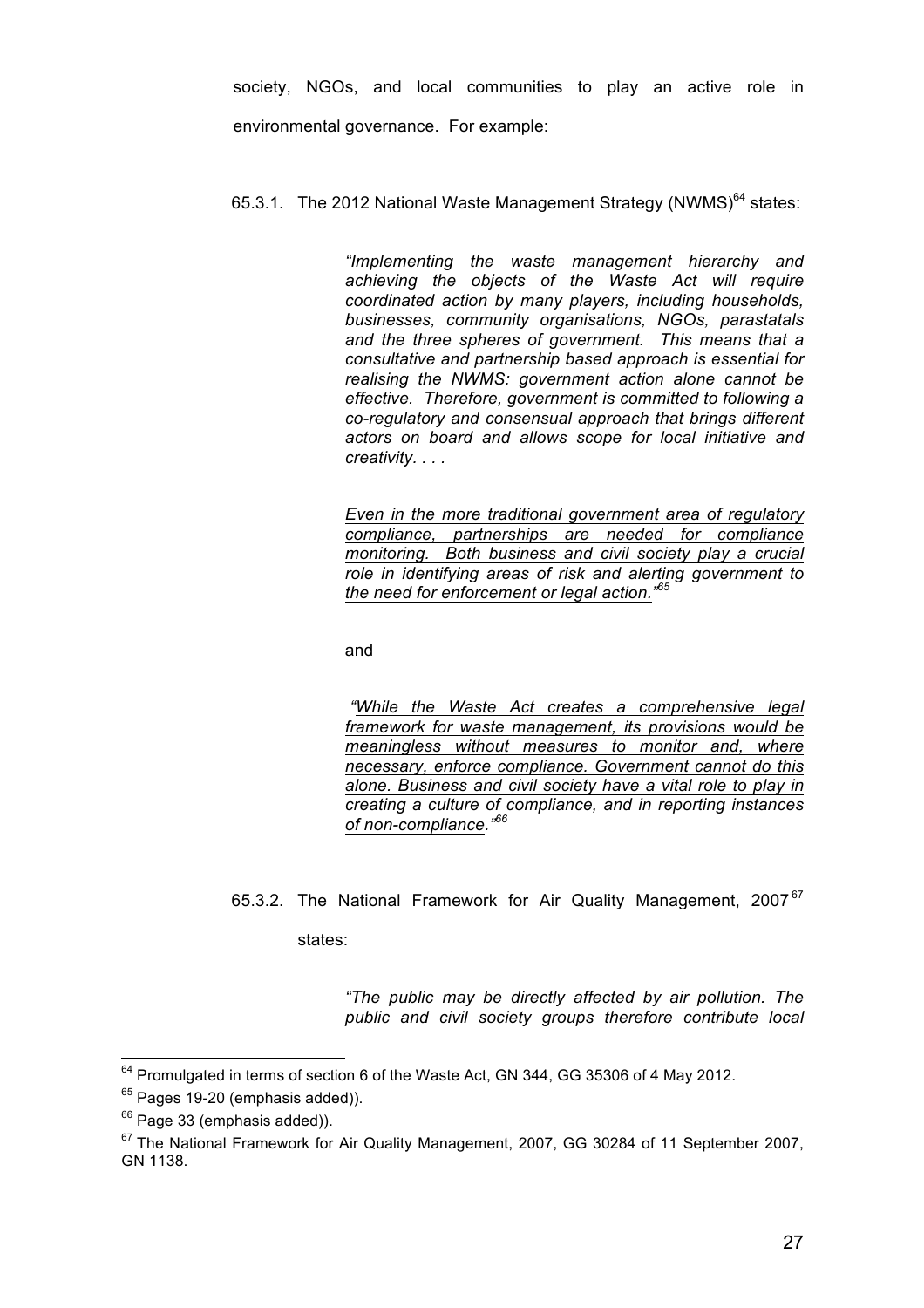*perspectives and also have an important watchdog role to play in bringing to the attention of the authorities through their municipal AQO <sup>68</sup> , matters of concern or of noncompliance."*<sup>69</sup>

66. Our courts, too, have recognised the important role that civil society and the public play in environmental governance, and have done so to give meaning and effect to procedural rights. In **Biowatch**,<sup>70</sup> the Constitutional Court observed that:

> *"A perusal of the law reports shows how vital the participation of public interest groups has been to the development of this Court's jurisprudence . . . Similarly, the protection of environmental rights will not only depend on the diligence of public officials, but on the existence of a lively civil society willing to litigate in the public interest."*

- 67. Under international law too, it is well recognised that the exercise and protection of environmental rights requires public participation and public access to information on pollution, hazardous material and activities, and environmental impacts. The Constitution requires that a court interpreting the Bill of Rights must consider international law and may consider foreign law. $71$ 
	- 67.1. Principle 10 of the Rio Declaration on Environment and Development, adopted at the 1992 United Nations Conference on Environment and Development in Rio de Janeiro, laid the foundation for a right of access to environmental information. It states:

*"Environmental issues are best handled with participation of all concerned citizens, at the relevant level. At the national level, each individual shall have appropriate access to information concerning the environment that is held by public authorities, including* 

<sup>&</sup>lt;sup>68</sup> Air Quality Officer.

<sup>69</sup> Page 22. The Framework was reviewed and updated under *GG* 37078 of 29 November 2013, GN 919. It contains the same statement on p. 29.

 $70$  Biowatch Trust v Registrar Genetic Resources and Others 2009 (6) SA 232 (CC); 2009 (10) BCLR 1014 (CC), para 19. See also: Director: Mineral Development, Gauteng Region and Another v Save the Vaal Environment and Others 1999 (2) SA 709 (SCA) at para 20 and

 $71$  Section 39(1)(b) and (c).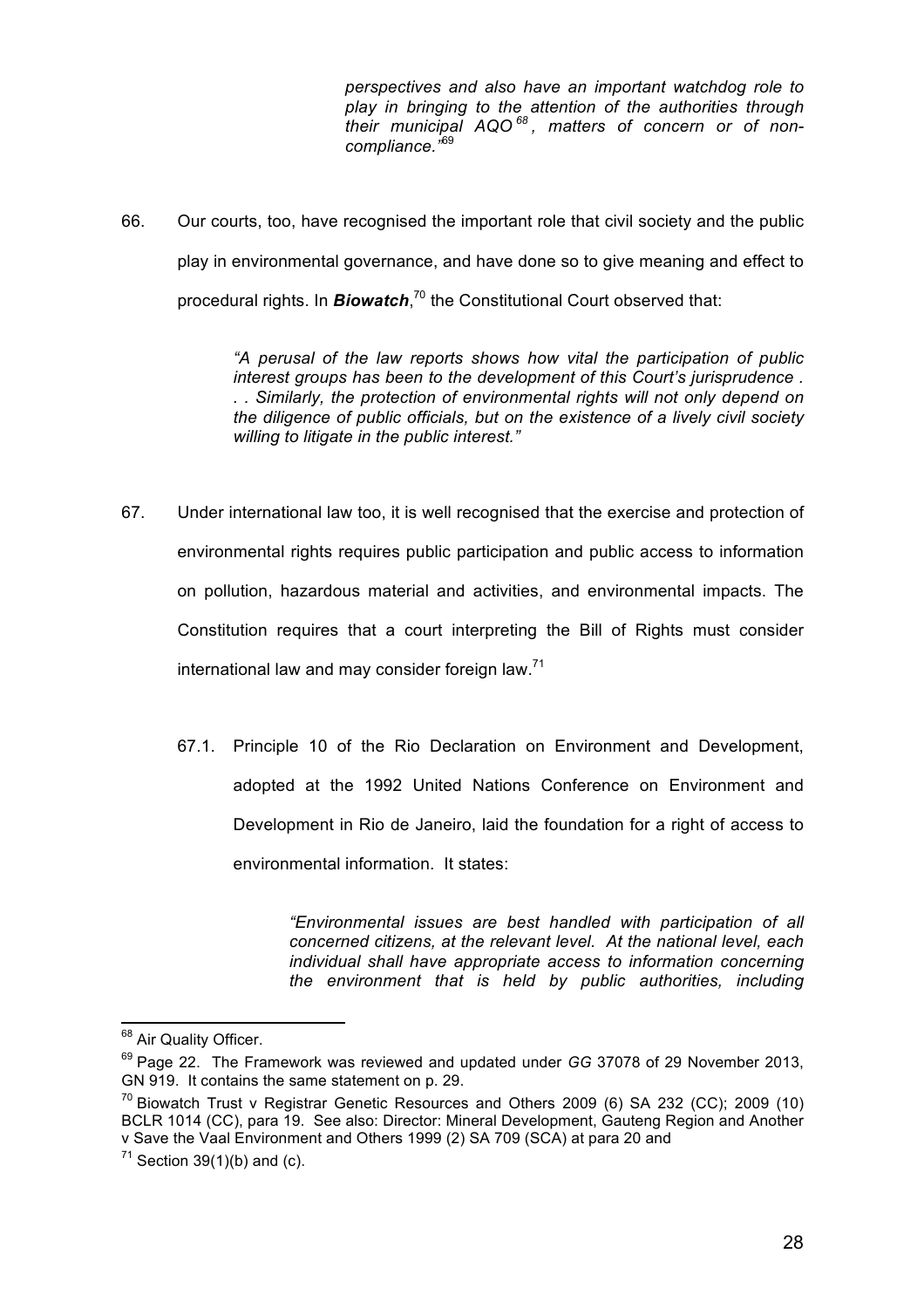*information on hazardous materials and activities in their communities, and the opportunity to participate in decision-making processes. States shall facilitate and encourage public awareness and participation by making information widely available. Effective access to judicial and administrative proceedings, including redress and remedy, shall be provided."* 

67.2. At the same 1992 Rio Summit, the UN member states adopted an "action plan and blueprint for sustainable development", called Agenda 21. Chapter 27 of Agenda 21 commits states to strengthening the role of NGOS as "partners for sustainable development". It recognised, inter alia, that –

> *"27.2. One of the major challenges facing the world community as it seeks to replace unsustainable development patterns with environmentally sound and sustainable development is the need to activate a sense of common purpose on behalf of all sectors of society. The chances of forging such a sense of purpose will depend on the willingness of all sectors to participate in genuine social partnership and dialogue, while recognizing the independent roles, responsibilities and special capacities of each.*

> *27.3. Non-governmental organizations . . . possess well-established and diverse experience, expertise and capacity in fields which will be of particular importance to the implementation and review of environmentally sound and socially responsible sustainable development, as envisaged throughout Agenda 21. The community of non-governmental organizations, therefore, offers a global network that should be tapped, enabled and strengthened in support of efforts to achieve these common goals.*

> *27.4. To ensure that the full potential contribution of nongovernmental organizations is realized, the fullest possible communication and cooperation between international organizations, national and local governments and nongovernmental organizations should be promoted in institutions mandated, and programmes designed to carry out Agenda 21. Nongovernmental organizations will also need to foster cooperation and communication among themselves to reinforce their effectiveness as actors in the implementation of sustainable development.*

*. . .* 

*27.8. Governments and international bodies should promote and allow the participation of non-governmental organizations in the conception, establishment and evaluation of official mechanisms and formal procedures designed to review the implementation of Agenda 21 at all levels."*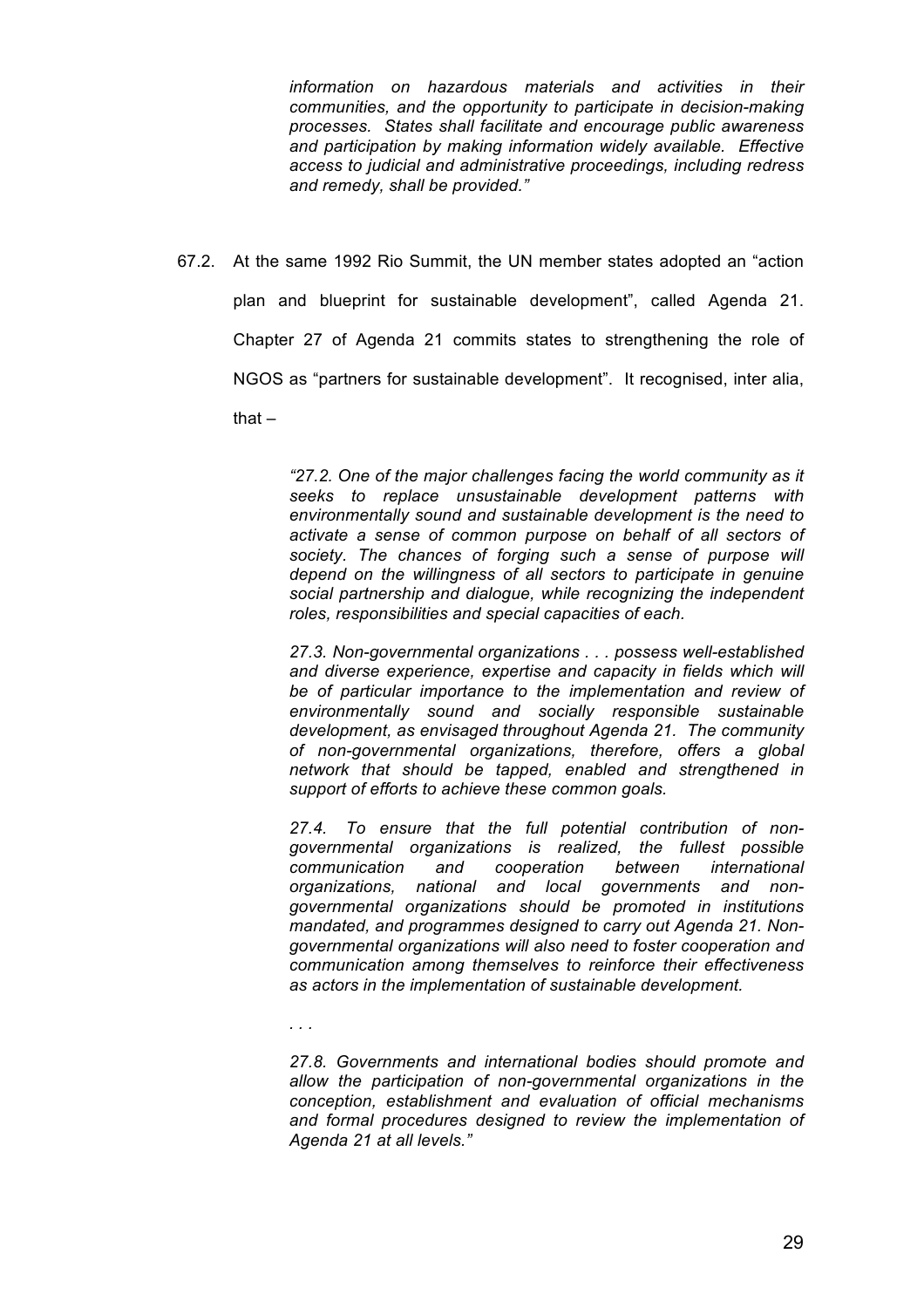67.3. In 1998, the UN Economic Commission for Europe passed the Convention

on Access to Information, Public Participation in Decision-making and Access to Justice in Environmental Matters (otherwise known as the Aarhus Convention). The preamble of the Convention recognised that,

> *"in the field of the environment, improved access to information and public participation in decision-making enhance the quality and the implementation of decisions, contribute to public awareness of environmental issues, give the public the opportunity to express its concerns and enable public authorities to take due account of such concerns"*

and further recognised –

*"the importance of the respective roles that individual citizens, nongovernmental organisations and the private sector can play in environmental protection".*

67.4. The European Parliament and Council likewise acknowledged in their 2003

Directive on Public Access to Environmental Information<sup>72</sup> that,

*"Increased public access to environmental information and the dissemination of such information contribute to a greater awareness of environmental matters, a free exchange of views, more effective participation by the public in environmental decision-making and, eventually, to a better environment."*

68. In light of all of the above, we submit that it is simply incorrect to suggest that a community-based, civil society organisation such as VEJA is not entitled to protect and exercise its right to an environment not harmful to health or well-being under section 24(a) by seeking information to enable it to assess the impact of AMSA's activities on the environment, and to exercise a watchdog role in respect of the preventative and rehabilitative measures taken.

 $\overline{a}$  $72$  Directive 2003/4/EC of 28 January 2003.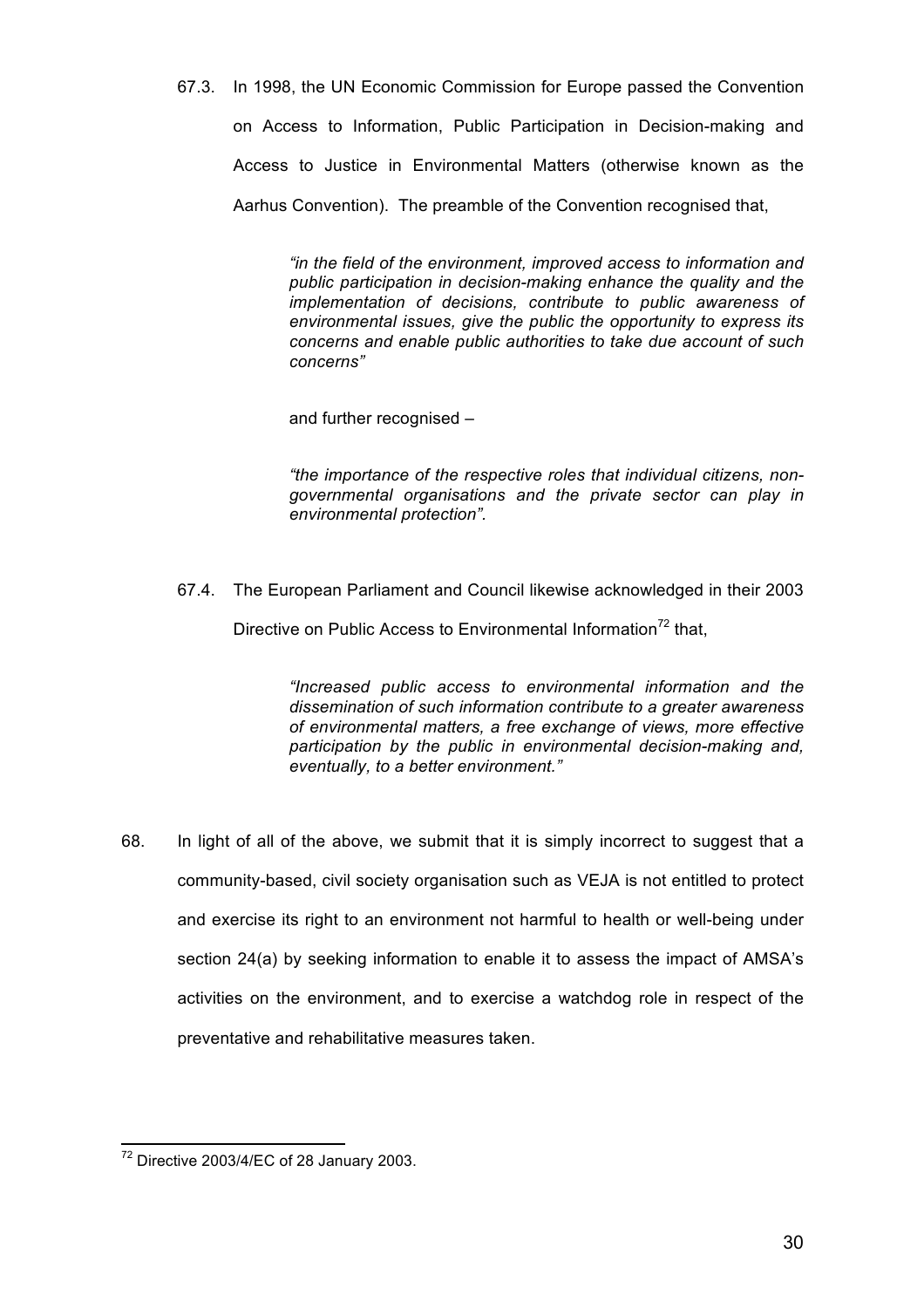69. The exercise and protection of the right to an environment not harmful to health or well-being properly entails civil society organisations playing an active role in environmental governance. This includes, at the very least, assessing the compliance status of any enterprise or facility that carries on activities that impact on the environment. This role is *complementary* to the duties and functions of the State. It does not entail civil society "usurping" the role of the State, but rather the exercise of the statutory powers and responsibilities afforded civil society and the public at large, and *collaboration* with the authorities to protect the environment.

#### **Conclusion on section 24 and the related legislation**

- 70. On any basis then, VEJA has established the requisite right under section 24 and the related legislation. Indeed it has established the right both to directly enforce environmental compliance itself and, in any event, the right to do so indirectly via governmental officials and other forums.
- 71. This renders it unnecessary for this Court to pronounce on the question of whether section 24(b) of the Constitution applies only vertically or horizontally as well. We persist in submitting that section 24(b) applies horizontally. However, even if AMSA were correct that it only applies vertically, that would not change the ultimate analysis. In that event, VEJA has still established the requisite right, because it is then entitled to contend that the information is required for it to enforce its rights against the State.
- 72. Against this backdrop we now turn to the records themselves.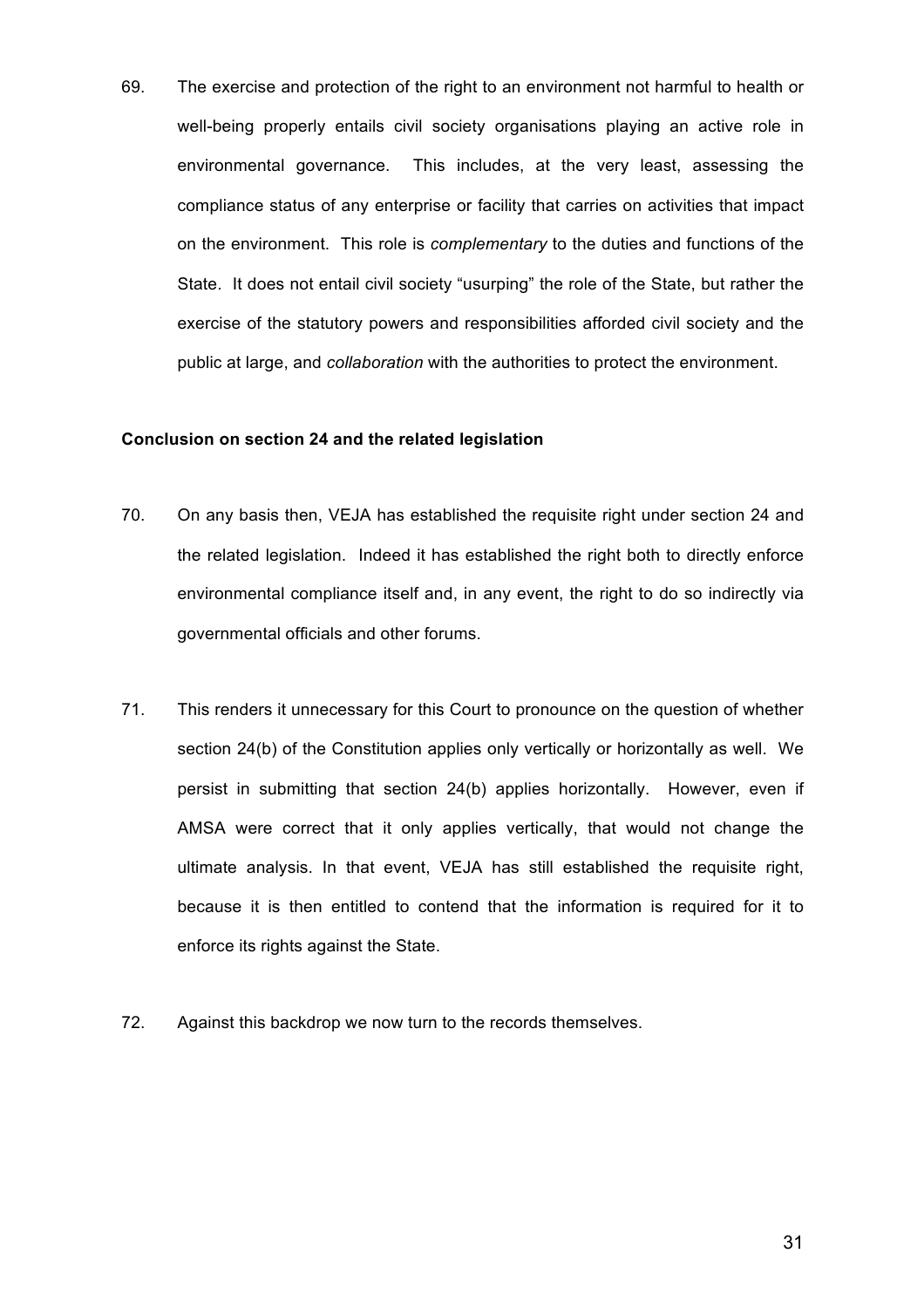# **THE REQUESTED RECORDS ARE REQUIRED FOR THE EXERCISE AND PROTECTION OF ENVIRONMENTAL RIGHTS**

- 73. The Appellants have summarised the case law on the meaning of "required" in s 50(1)(a) of PAIA, and we do not repeat that here.<sup>73</sup> We emphasise only that this Court has correctly been wary of not undermining the scope and objects of the constitutional right of access to information and that of PAIA by setting the bar in s  $50(1)(a)$  too high. Thus -
	- 73.1. In *Cape Metropolitan Council*, this Court characterised the question as being whether the information would "*assist*" in the exercise or protection of the right.<sup>74</sup>
	- 73.2. In *Clutchco*, this Court emphasised that 'required' *"does not mean necessity, let alone dire necessity"*. 75
	- 73.3. In *Claase*, <sup>76</sup> this Court held that the applicant need only *"put up facts which prima facie, though open to some doubt, establish that he has a right which access to the record is required to exercise and protect."*
- 74. It should be borne in mind that a requester is seeking access to information that is not currently possessed. As a result, a requester will not usually know its contents, and accordingly cannot be expected to demonstrate a link between the record and rights with any degree of detail or precision.

<sup>&</sup>lt;sup>73</sup> Appellants' HOA, para 52.

 $74$  Cape Metropolitan Council v Metro Inspection Services (Western Cape) CC and Others 2001 (3) SA 1013 (SCA) at paras 28 – 29.

 $75$  Clutchco (supra), para 13. See also Unitas Hospital (per Brand JA) at paras 16-17.

 $76$  Claase (supra) at para 8.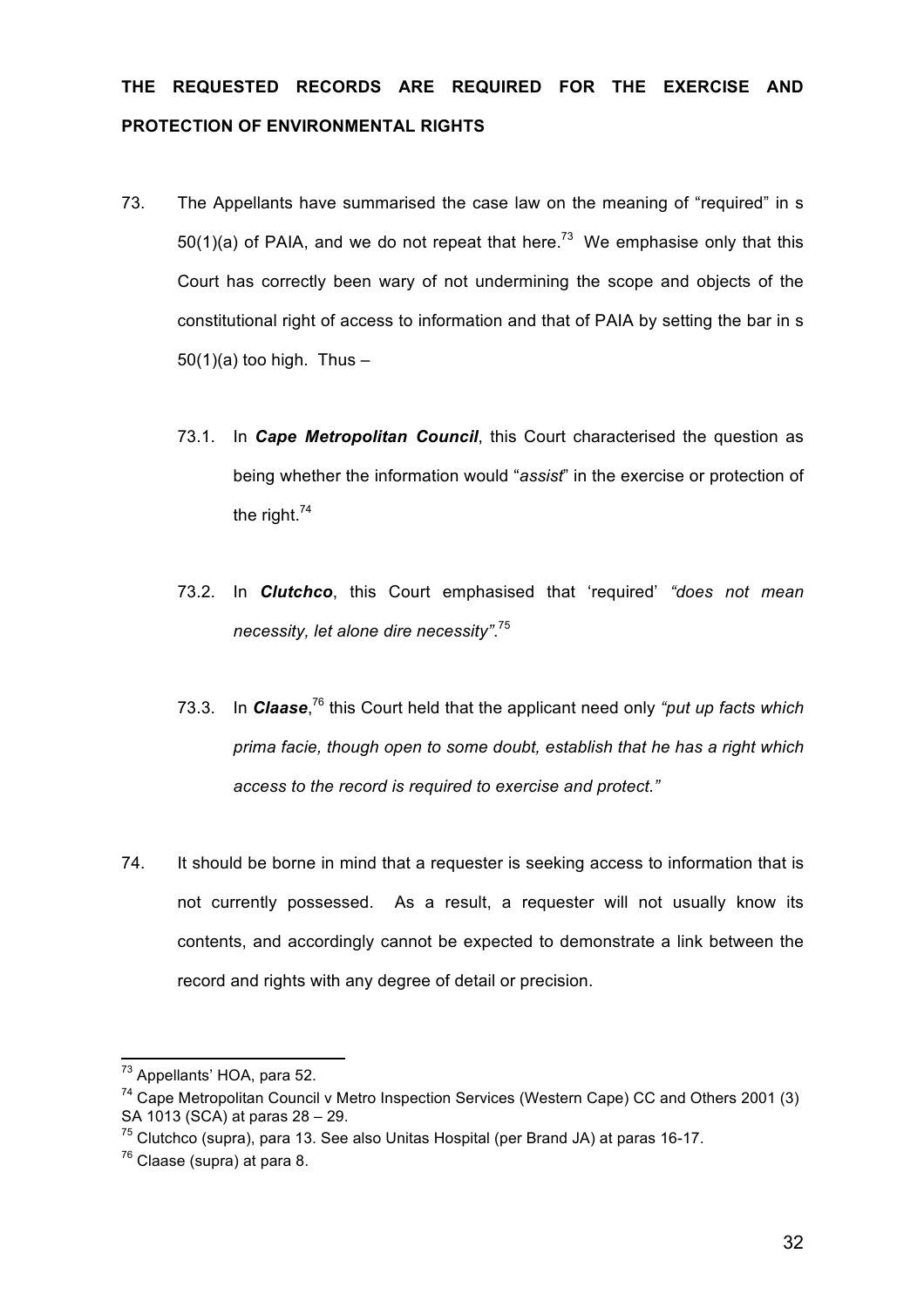#### **The Master Plan**

- 75. The Appellants contend that the Master Plan is "*outdated and irrelevant*" and further that it is *"scientifically and technically flawed",* and thus cannot be "required" for the exercise or protection of environmental rights.
- 76. On the first allegation that the Master Plan is "outdated and irrelevant" AMSA points to the fact that the Master Plan was based on studies conducted between 2000 and 2002, which it contends have been "replaced" by more recent studies conducted for licensing purposes. This answer simply does not address VEJA's reasons for requiring the Master Plan.
- 77. As VEJA indicated, $77$  the Master Plan will provide a valuable baseline of data in respect of the pollution levels at the Vanderbijlpark site, derived from at least two years of numerous environmental tests and investigations conducted by AMSA. Both the focus and findings of the more recent studies allegedly conducted by AMSA, and the subsequent rehabilitation measures it has taken, can only properly be assessed in the light of a baseline of scientific data. Given the manifest scope of the Master Plan, it remains a vital source of data against which VEJA can make such assessments. Thus, even if it is accepted that the Master Plan is "outdated" (which is not accepted, given that VEJA has not had sight of the Master Plan), it does not follow that it is "irrelevant".
- 78. On the second allegation, AMSA suggests that the Master Plan was *"*scientifically and technically flawed" for two reasons:

 $^{77}$  FA, para 44: v 1, p. 30. See also RA, para 30: v 2, p. 243.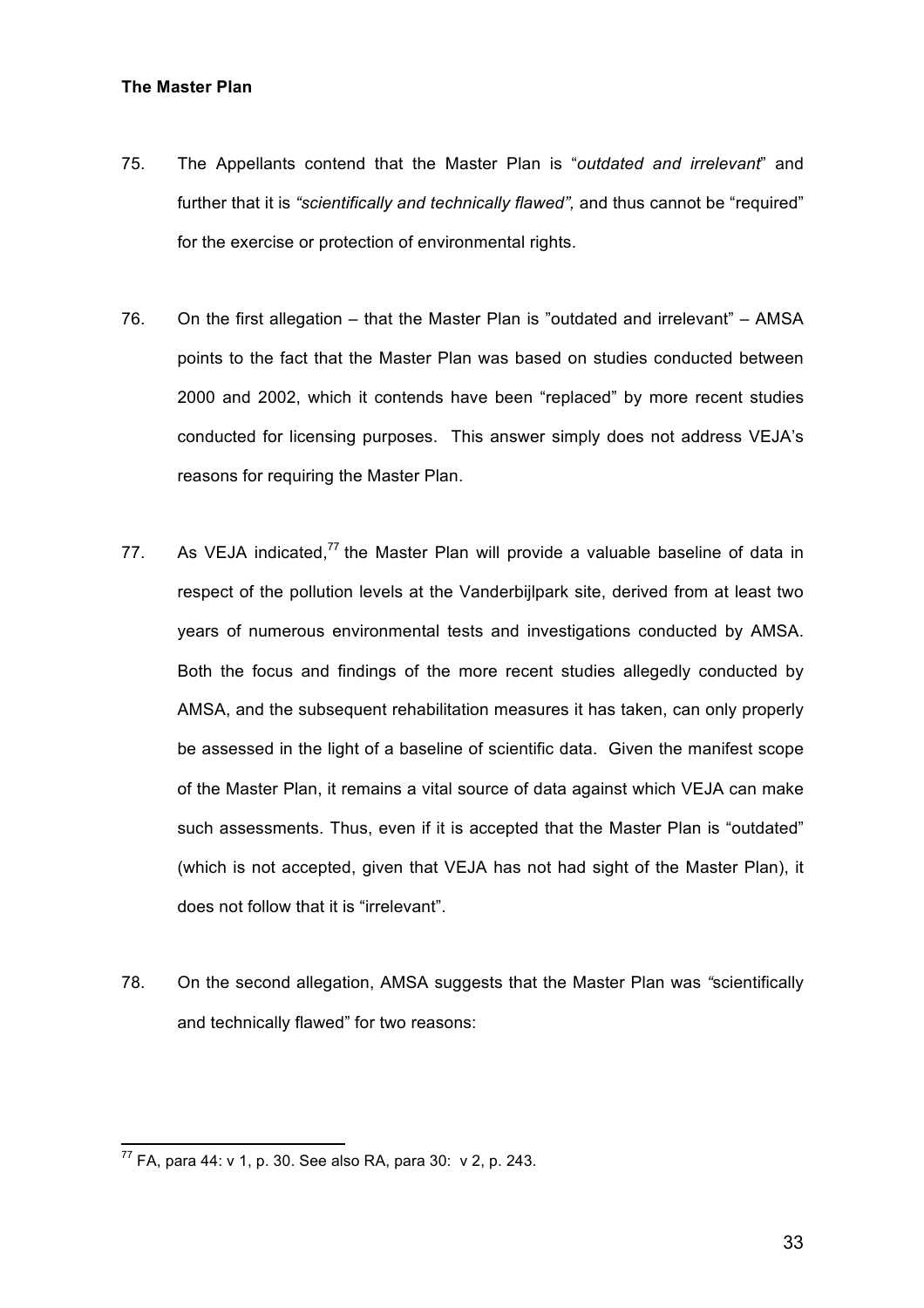- 78.1. *"Inappropriate standards*" were used to quantify the level of risk in particular, reliance was placed on international standards based on overly stringent 'worst-case' scenarios:<sup>78</sup> and
- 78.2. *"The studies upon which the Master Plan was based reached conclusions that were simply scientifically unfounded"*. 79
- 79. Neither of these explanations suggests that the underlying information i.e. *the sources and levels of pollution* identified and recorded in the Master Plan – is flawed or inaccurate. AMSA's explanation suggests only that the *conclusions* drawn from the data were skewed by the application of erroneous standards, or were otherwise *"*scientifically unfounded".
- 80. The Appellants' characterisation of the flaws in the Master Plan thus does not address VEJA's reasons for requiring this record: to obtain information on the level and sources of pollution in and around AMSA's Vanderbijlpark site in order effectively to monitor and evaluate the pollutions levels, and to assess the remedial measures undertaken by AMSA. VEJA seeks access to the Master Plan, because there is a critical paucity of publicly-available information on the sources and degree of pollution at and around the Vanderbijlpark site.<sup>80</sup>
- 81. Further, the Appellants' complete disavowal of the relevance of the Master Plan is unconvincing in that:
	- 81.1. It appears that AMSA never gave any indication to its own shareholders that the Master Plan was scientifically inaccurate. On the contrary, the

<sup>&</sup>lt;sup>78</sup> AA, para 32.5: v 2, p. 195.

<sup>79</sup> AA, para 32.6: v 2, p. 196.

<sup>80</sup> FA, para 43: v 1, p. 30; RA, paras 30-31: v 2, p. 243.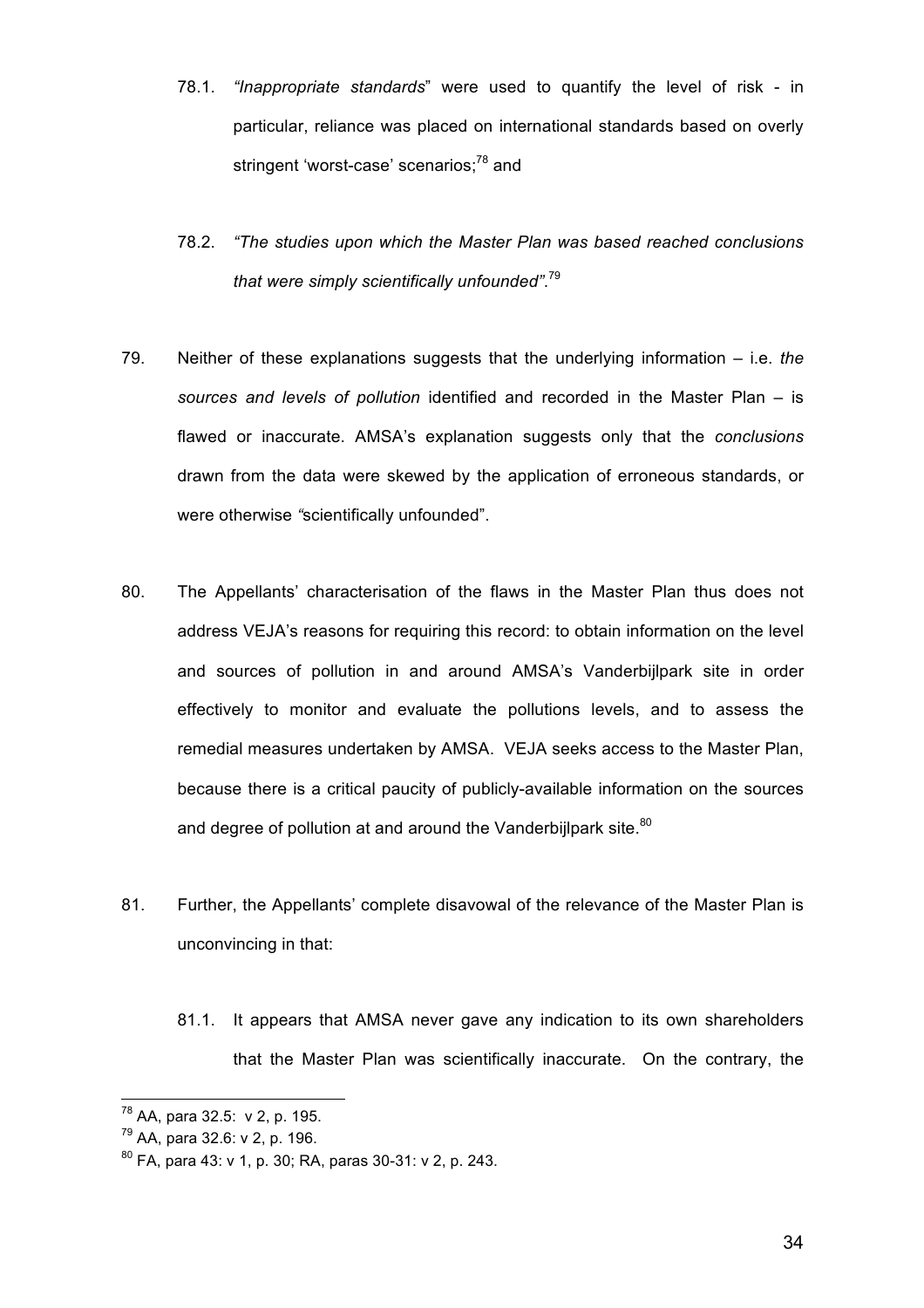Master Plan has been mentioned regularly in the AMSA's Annual Reports and these reports indicate that the Master Plan constituted AMSA's primary environmental management strategy document. While AMSA insists that the Master Plan *no longer* informs its environmental management strategy (as indicated in its 2010 Annual Report), it does not deny that it was indeed a crucial framing document for AMSA's environmental strategy as indicated in its 2002 and 2004 Annual Reports.<sup>81</sup>

- 81.2. AMSA submitted the Master Plan to regulatory authorities, and has relied upon the Master Plan to obtain authorisations and licences. The regulatory authorities in turn relied upon the Master Plan in providing authorisations and licences. $82$  This is not denied by AMSA. $83$
- 81.3. Moreover, VEJA seeks the Master Plan as a member of multi-stakeholder committees, specifically the Rietspruit Forum and the Vanderbijlpark Waste Disposal Site Monitoring Committee. As a member of these committees, VEJA is tasked with monitoring the immediate and ongoing impacts of certain of AMSA's activities and the effectiveness of its remediation and rehabilitation efforts at its Vanderbijlpark site, as well as developing plans to resolve significant environmental issues arising there. However, its lack of information on the sources and levels of pollution at and around Vanderbijlpark seriously hampers its ability to perform these functions effectively.<sup>84</sup>

 $81$  FA, para 16: v 1, pp. 17-18; RA, para 54: v 2, pp. 254-255.

<sup>82</sup> FA, para 18: v 1, p. 18.

<sup>83</sup> AA, para 55: v 2, p. 210.

 $84$  RA, paras 56.1 – 56.2: v 2, pp. 255-256.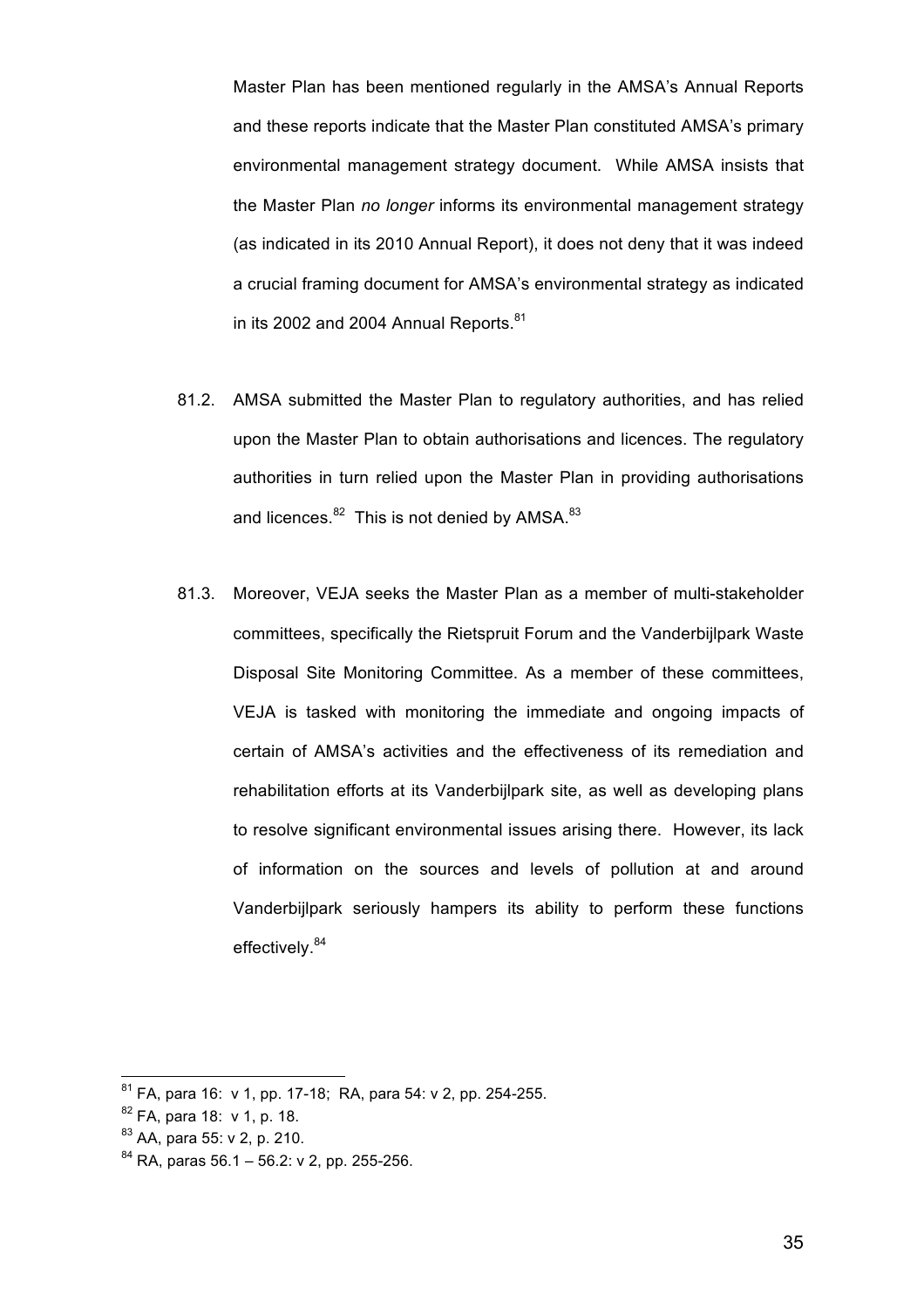- 82. Moreover, it is difficult to understand how AMSA can seriously contend that VEJA is not entitled to access to the Master Plan in circumstances where:
	- 82.1. AMSA relied on the Master Plan to obtain authorisations and licences, including its current water use licence  $85$  and two waste management licences at Vanderbijlpark;<sup>86</sup> and
	- 82.2. Those licences or authorisations remain current.<sup>87</sup>
- 83. In the circumstances, it is simply untenable to suggest that VEJA is prevented from accessing the Master Plan because AMSA now has other plans or information or because AMSA has now changed its mind about the reliability and veracity of the Master Plan.
- 84. In view of the above, the court *a quo* correctly found that the Master Plan cannot be labelled as irrelevant, and that VEJA indeed requires the Master Plan to exercise and protect the right under s 24 of the Constitution.

## **The Vaal Disposal Site Records**

85. Unlike the Master Plan, AMSA does not dispute the relevance of the Vaal Disposal Site records sought in VEJA's second PAIA request.<sup>88</sup> It disputes only whether VEJA has established the application of the section 24 right in relation to the Vaal

 $\overline{a}$ <sup>85</sup> FA, para 17: v. 1, p. 18; AA, para 55: v. 2, p. 210.

<sup>86</sup> RA, para 37: v. 2, p. 245.

 $87$  RA, para 37.4 – 37.5: v. 2, p. 246.

<sup>88</sup> Appellants' HOA, paras 66 – 67.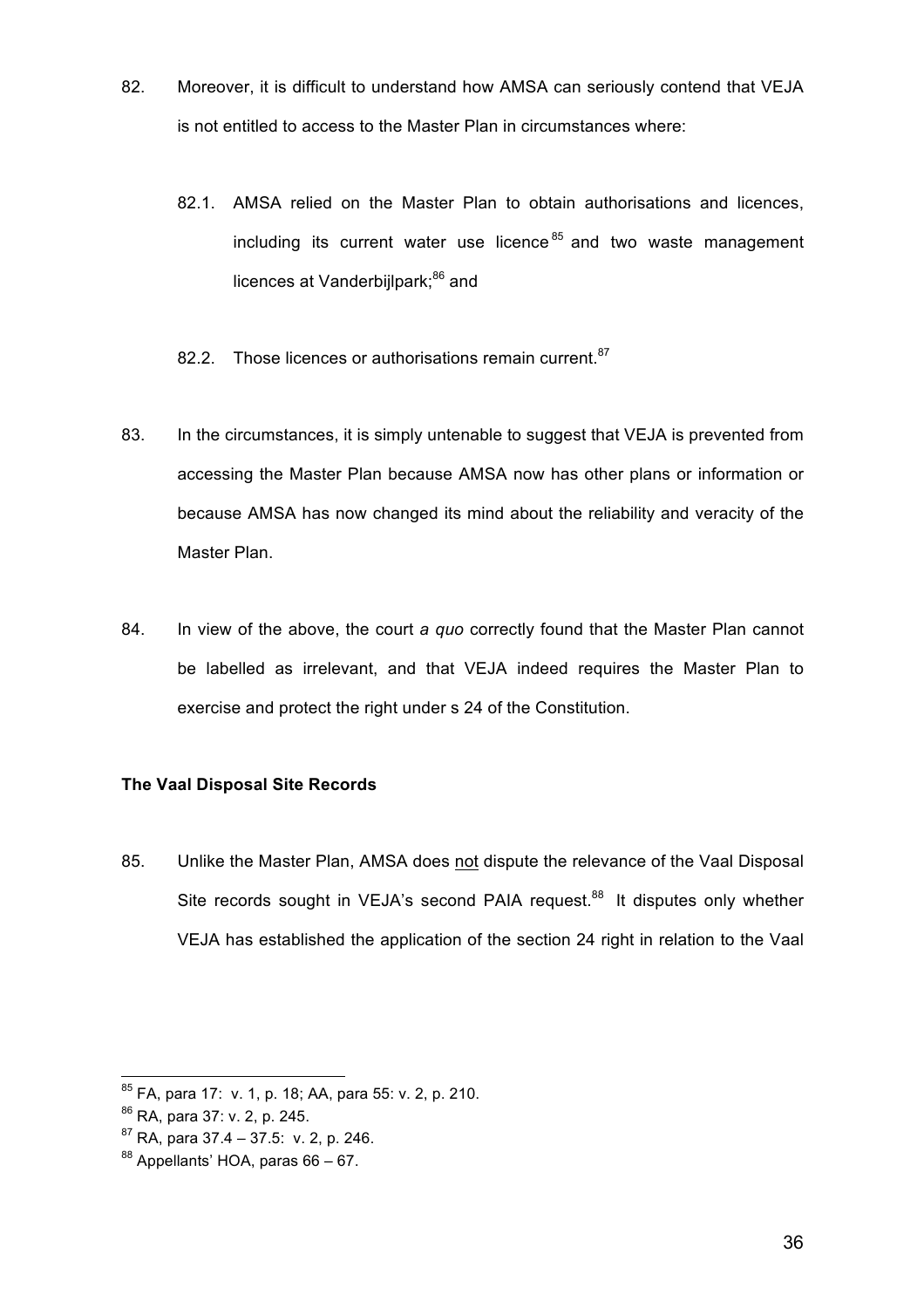Disposal site. AMSA contends that in seeking these records, VEJA is improperly attempting to "usurp" the monitoring and enforcement powers of the State.<sup>89</sup>

- 86. We submit, for the reasons given above, that this contention is incorrect and unfounded. VEJA is seeking to protect the right to an environment not harmful to health and well-being and to exercise its entitlement to participate in environmental governance in the exercise of the right under section 24 of the Constitution.
- 87. AMSA alleges further that VEJA's second request amounts to "a fishing expedition" and is based on "speculation" as to the environmental risks at the Vereeniging Waste Disposal Site.<sup>90</sup> These allegations are also spurious:
	- 87.1. VEJA's concern over the rehabilitation of the Vaal Disposal Site is not based on "pure speculation". The risk of "*serious pollution of the environment*" following AMSA's illegal dumping of hazardous substances at the site is recorded in the Compliance Report issued by the Department of Environmental Affairs. 91
	- 87.2. Moreover, the application is plainly not a "fishing expedition". VEJA seeks the information in order to take effective steps to ensure that the environment at and around the Vaal Disposal Site is not harmful to the health and well-being of the communities in the vicinity. VEJA's concerns over the impact of AMSA's activities at the Vaal Disposal Site are of a serious nature, and the requested information would afford it a substantial advantage, and may indeed be decisive, to its exercise and protection of the right to an environment that is not harmful to health or well-being.

 $^{89}$  AA, paras 14.4-27: v 2, pp. 185-191 and AA, paras 69-75: v 2, pp. 216-220.

 $^{90}$  AA, para 73.3: v 2, p. 219.<br><sup>91</sup> Annexure SM36, v 1, p.165. See also FA, para 49 and 55: v 1, pp. 33- 35, 38.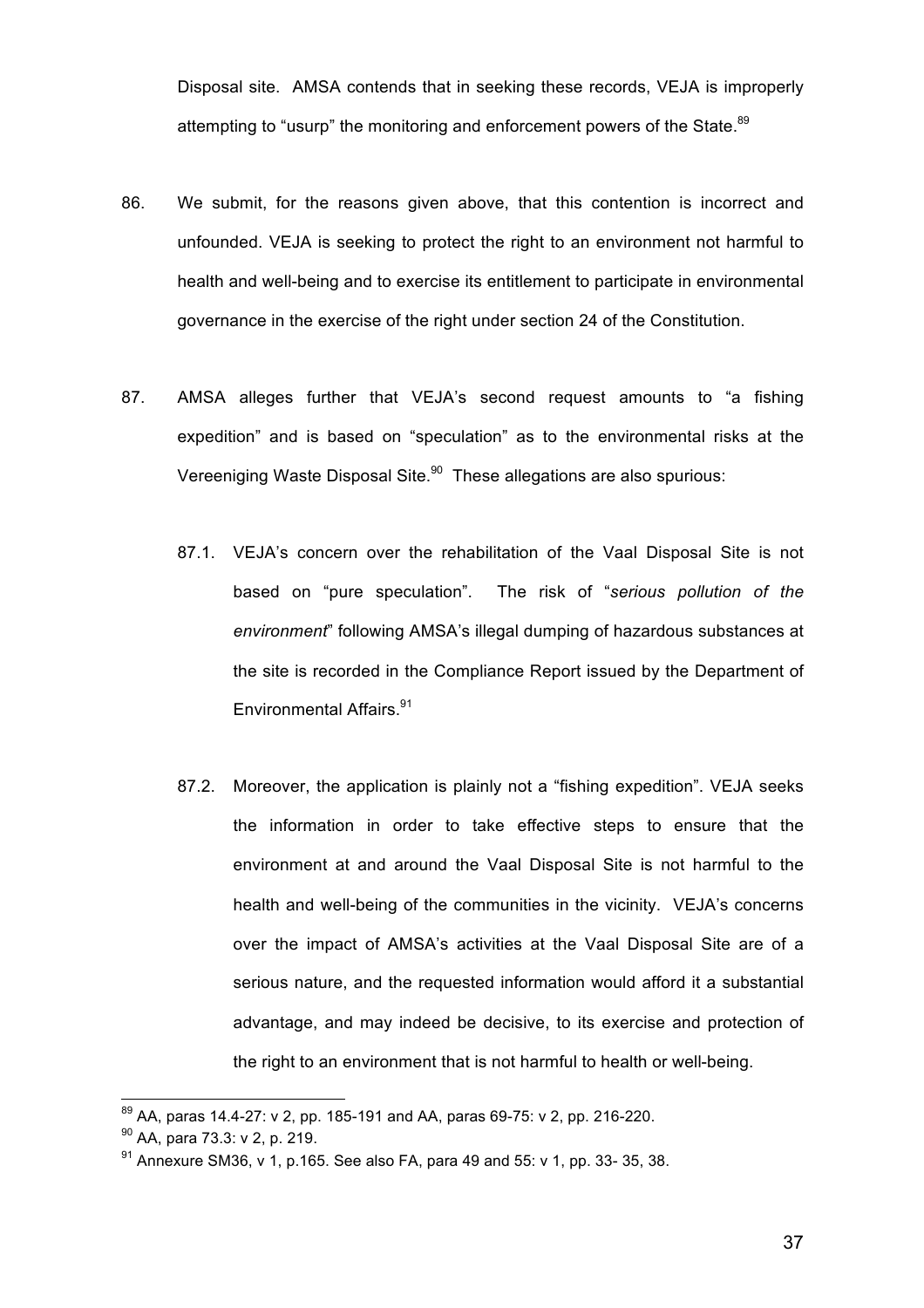#### **CONCLUSION**

- 88. We therefore submit that this Court should dismiss the appeal in its entirety.
- 89. In relation to costs, the High Court was correct to award costs to VEJA.
	- 89.1. The attempt by AMSA to rely on the *Biowatch* decision does not assist it. That case concerned the award of costs in constitutional matters involving the State. This is not such a case.
	- 89.2. In relation to constitutional litigation such as this between two private parties, the approach to costs is laid down in *Bothma v Els. 92* It is to the effect that:
		- 89.2.1. The general principle is that costs will follow the result. $93$
		- 89.2.2. In "*exceptional cases*", the Court will make no order as to costs. In particular, no order as to costs will be made where "*the pursuit of public interest litigation could be unduly chilled by an adverse costs order*".<sup>94</sup>
	- 89.3. In this case, AMSA has established no exceptional circumstances justifying a departure from the general principle that costs will follow the result. In particular, it has certainly not established that a costs award in VEJA's favour will unduly chill public interest litigation.

 $^{92}$  Bothma v Els 2010 (2) SA 622 (CC).

 $93$  Id at para 91.

 $94$  Id at para 93.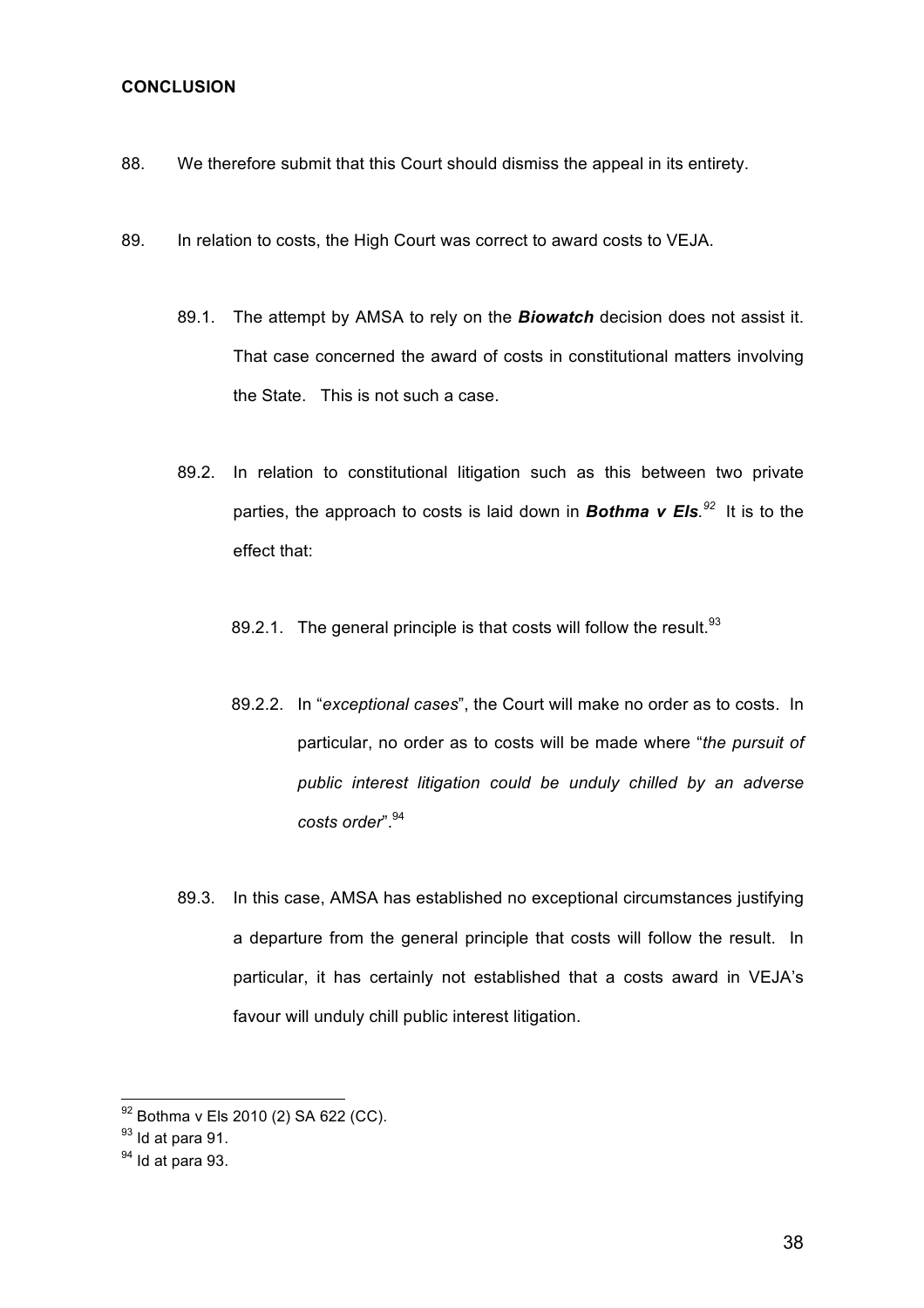- 89.4. Sections 32(2) and (3) of NEMA address the issue of costs awards within the context of environmental litigation, and provide that a court may decide not to award costs against unsuccessful litigants who are acting in the public interest or to protect the environment and who had made due efforts to use other means for obtaining the relief.
- 90. We therefore submit that the appeal should be dismissed with costs, including the costs of two counsel.

**STEVEN BUDLENDER JANICE BLEAZARD CORIAAN DE VILLIERS Respondent's Counsel**

**Chambers Johannesburg and Cape Town 21 July 2014**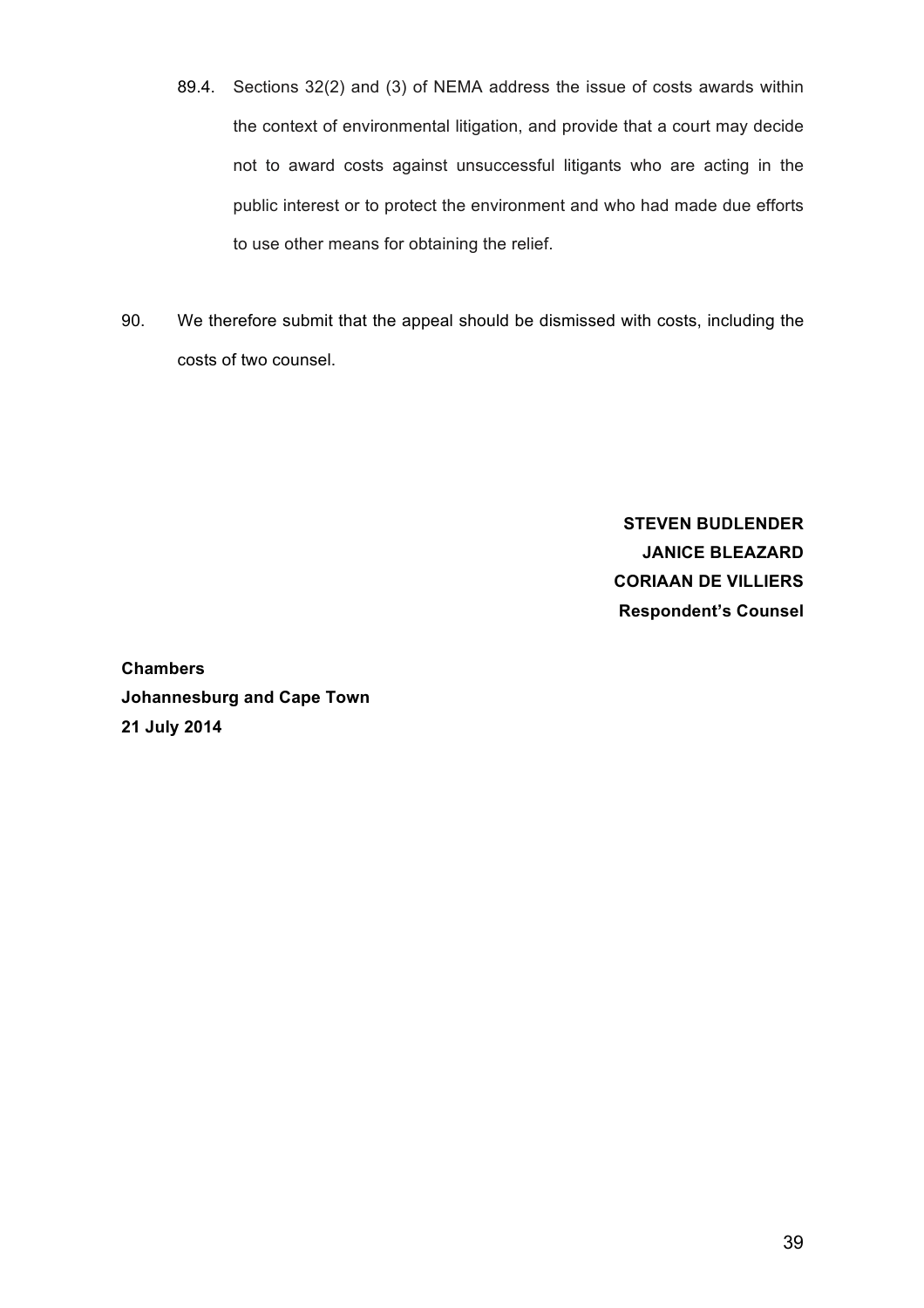# **RESPONDENT'S TABLE OF AUTHORITIES**

#### **South African case law**

*Biowatch Trust v Registrar Genetic Resources and Others* 2009 (6) SA 232 (CC); 2009 (10) BCLR 1014 (CC)

*Bothma v Els* 2010 (2) SA 622 (CC)

*\*Cape Metropolitan Council v Metro Inspection Services (Western Cape) CC and Others*  2001 (3) SA 1013 (SCA)

*\*Claase v Information Officer, South African Airways (Pty) Ltd* 2007 (5) SA 469 (SCA)

*\*Clutchco (Pty) Ltd v Davis* 2005 (3) SA 486 (SCA); [2005] 2 All SA 225

*Director: Mineral Development, Gauteng Region and Another v Save the Vaal Environment and Others* 1999 (2) SA 709 (SCA)

*Law Society of The Cape of Good Hope v Randell* 2013 (3) SA 437 (SCA)

*M&G Media Ltd and Others v 2010 FIFA World Cup Organising Committee South Africa Ltd and Another* 2011 (5) SA 163 (GSJ)

*\*President of the Republic of South Africa & Others v M&G Media Ltd* 2012 (2) SA 50 (CC)

*S v Dlamini; S v Dladla; S v Joubert; S v Schietekat* 1999 (4) SA 623 (CC)

*\*Transnet Ltd & Another v SA Metal Machinery Co (Pty) Ltd* 2006 (6) SA 285 (SCA)

*\*Unitas Hospital v Van Wyk and Another* 2006 (4) SA 436 (SCA); [2006] 4 All SA 231

#### **South African legislation**

\*National Environmental Management Act 107 of 1998

National Environmental Management: Air Quality Act 39 of 2004

National Environmental Management: Biodiversity Act 10 of 2004

National Environmental Management: Integrated Coastal Management Act 24 of 2008

National Environmental Management: Protected Areas Act 57 of 2003

National Environmental Management: Waste Act 59 of 2008

National Water Act 36 of 1998

Promotion of Access to Information Act 2 of 2000

## **South Africa policy documents**

Draft National Framework for Air Quality Management, 2012, GG 36161 of 15 February 2013, GN 115

National Framework for Air Quality Management, 2007, GG 30284 of 11 September 2007, GN 1138

National Waste Management Strategy of 2012, GN 344, GG 35306 of 4 May 2012

Proposed National Water Resource Strategy 2 for 2013 to 2017, GN 721, GG 35648 of 7 September 2012